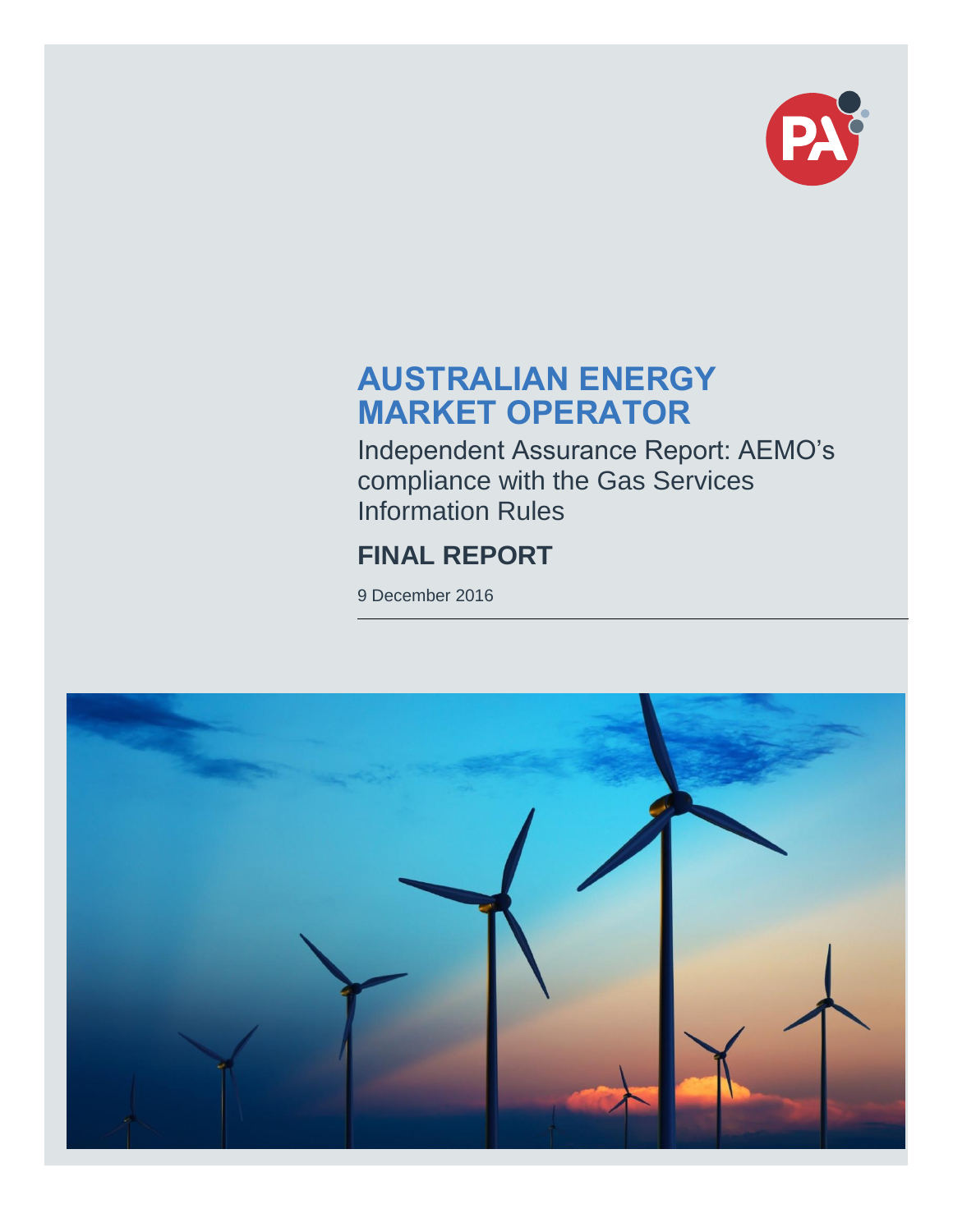#### **PA Regional Office:**

PA Consulting Group Level 13, 142 Lambton Quay PO Box 1659 Wellington 6140 New Zealand Tel: +64 4 499 9053 **www.paconsulting.com Version no:** FINAL

Prepared by: Tim Robinson, Jonathan Zukerman, Sue Paul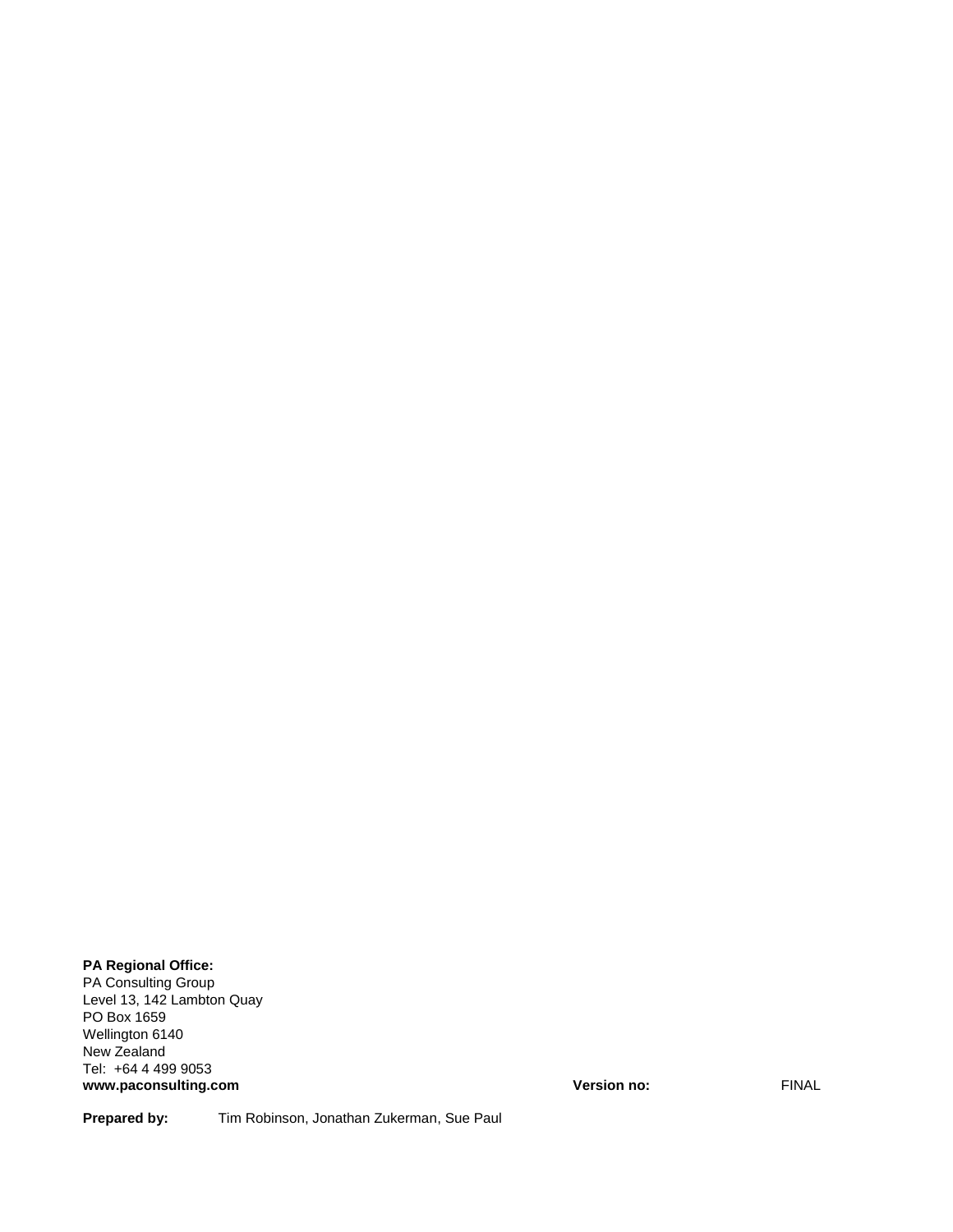# <span id="page-2-0"></span>**FOREWORD**

l

PA Consulting Group undertakes the Western Australian (WA) operational market audits which include:

- An Electricity Compliance Audit of the market operator<sup>1</sup> (Audit 1)
- An Electricity Software Compliance Audit of the market operator (*Audit 2*)
- A Gas Compliance Audit of the market operator<sup>2</sup> (*Audit 3*)
- An Electricity Compliance Audit of the system operator<sup>3</sup> (Audit 4).

This independent assurance report pertains to Audit 3 above and is part of a series of four audit reports. The reports in this series are:

- Audit 1: *Independent Assurance Report: Compliance of AEMO's internal procedures and business processes with the Wholesale Electricity Market Rules and AEMO's compliance with the Wholesale Electricity Market Rules and Market Procedures*
- Audit 2: *Independent Assurance Report: Compliance of AEMO's software systems and processes for software management*
- Audit 3: *Independent Assurance Report: AEMO's compliance with the Gas Services Information Rules*
- Audit 4: *Independent Assurance Report: System Management's compliance with the Wholesale Electricity Market Rules and Market Procedures*

<sup>1</sup> Australian Energy Market Operator (AEMO) from the AEMO Transition Date as defined in the Electricity Rules (8AM, November 30th 2015); Independent Market Operator (IMO) prior to the AEMO Transition Date.

<sup>&</sup>lt;sup>2</sup> Australian Energy Market Operator (AEMO) from the AEMO Transition Date as defined in the GSI Rules (8AM, November 30th 2015); Independent Market Operator (IMO) prior to the AEMO Transition Date.

<sup>3</sup> Australian Energy Market Operator (AEMO) from the System Management Transition Date as defined in the Electricity Rules (8AM, 1 July 2016); Western Power (System Management) (SM), prior to the System Management Transition Date.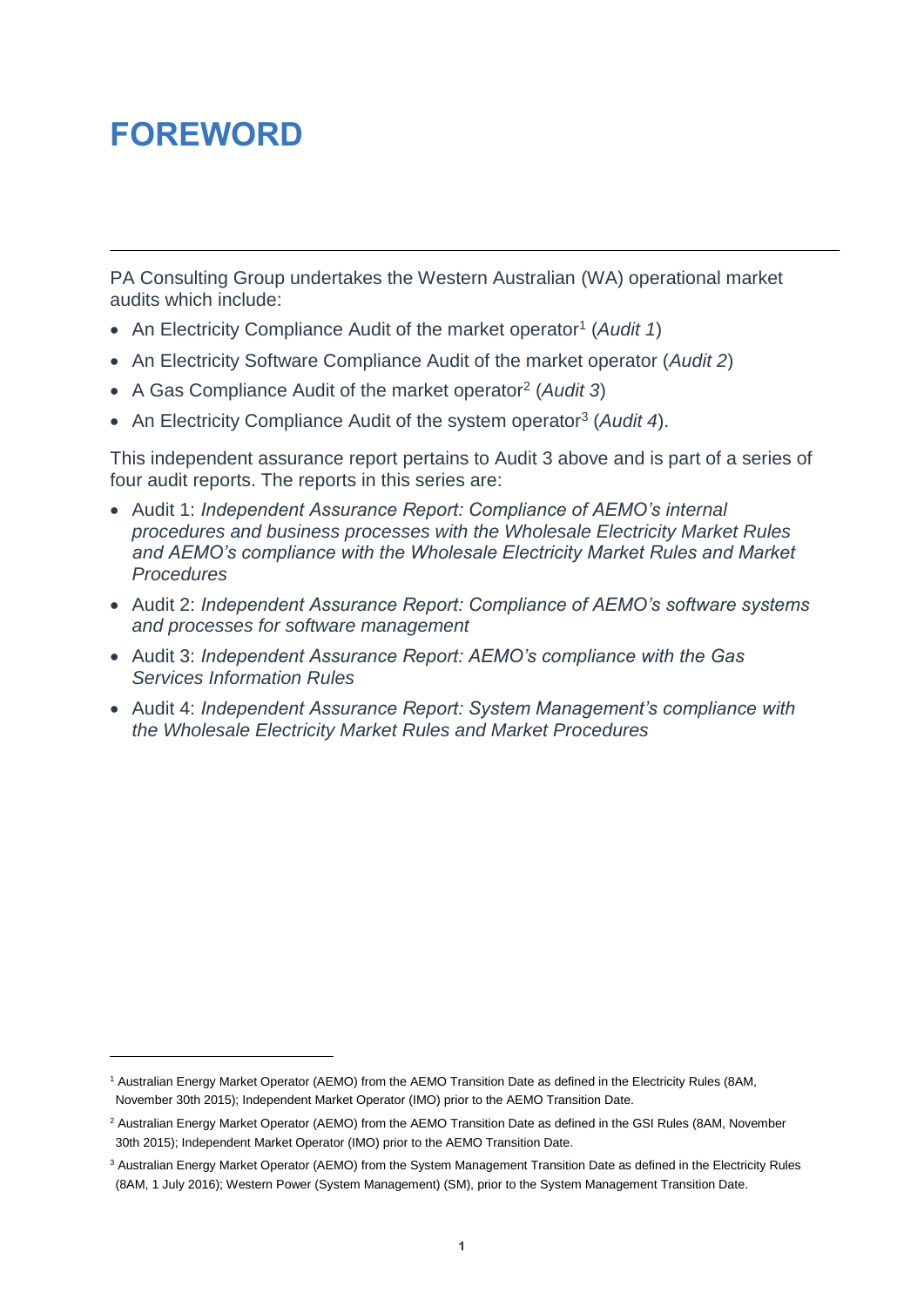# <span id="page-3-0"></span>**EXECUTIVE SUMMARY**

This independent assurance report sets out the results of the market audit conducted by PA Consulting Group (PA) of:

- The compliance of AEMO's internal procedures and business processes with the GSI Rules
- AEMO's compliance with the GSI Rules and GSI Procedures
- The compliance of AEMO's software systems for the GBB and GSI Fees calculations and software management processes with the GSI Rules and GSI **Procedures**

#### Regulatory context and scope

The audit of AEMO's gas compliance (referred to as Audit 3) is conducted under GSI Rule 174(1) and 174(2), supplemented by the transitional rule in Schedule 3, Part 2, Rule 4, which requires AEMO to ensure that for the first audit following the AEMO Transition Date<sup>4</sup>, the auditor audits both AEMO (for activities on and from the transition date) and the IMO (in respect of its activities before the transition date).

## Audit Period

The Audit Year is 1 August 2015 to 30 June 2016, both dates inclusive.

### Audited Entity

For avoidance of doubt, the Audited Entity for this audit is:

- The Independent Market Operator (IMO) prior to the AEMO Transition Date
- The Australian Energy Market Operator (AEMO) on and from the AEMO Transition Date.

### Approach

#### **Assurance**

Our audit has been conducted in accordance with Australian Auditing and Assurance Standards Board's '*Framework for Assurance Engagements*', ASAE 3000 '*Assurance Engagements Other than Audits and Reviews of Financial Information*'.

We provide reasonable assurance under this standard with respect to our review of the compliance of:

- The Audited Entity's internal procedures with the GSI Rules, and
- Software systems for the GBB and GSI Fees calculations

We provide limited assurance under this standard with respect to our review of:

- The Audited Entity's compliance with the GSI Rules and GSI Procedures, and
- The Audited Entity's software management processes.

l

<sup>4</sup> 30 November 2015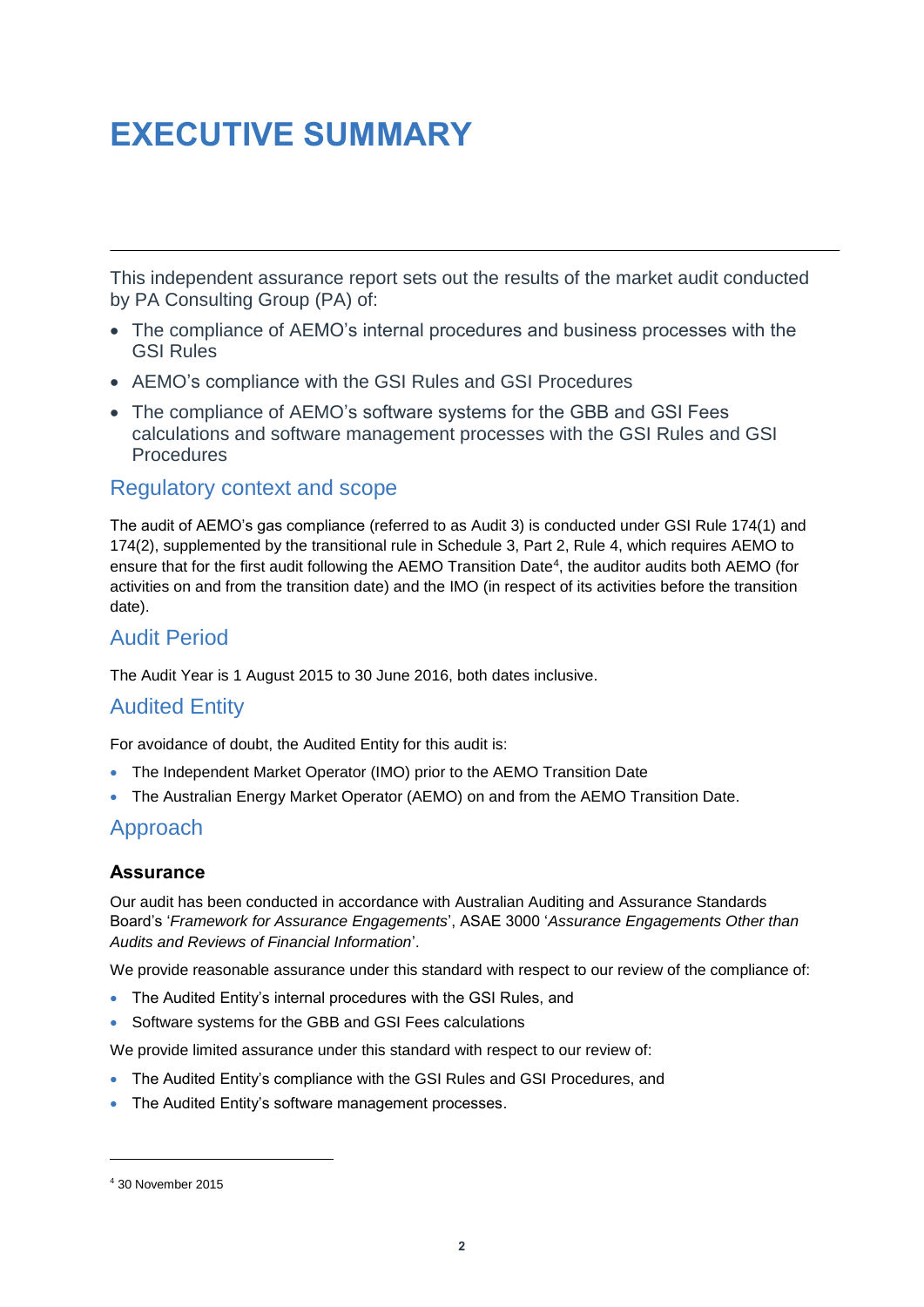## **Risk ratings and materiality**

#### *Risk ratings*

Audit findings are categorised as follows:

#### **Table 1: Compliance Ratings for Audit Findings**

| <b>Compliance</b><br>rating | <b>Description</b>                                                                |
|-----------------------------|-----------------------------------------------------------------------------------|
|                             | Instances of non-compliance with GSI Rules and GSI Procedures noted in audit      |
|                             | Findings that are not an instance of non-compliance, but pose compliance risk     |
|                             | Findings related to minor house keeping issues that do not affect compliance risk |

Risk rating descriptors for audit findings were set in consultation with AEMO and are based on AEMO's corporate risk matrix (including definitions of impact).

#### **Table 2: Risk Ratings for Audit Findings**

| <b>Risk rating</b> | <b>Description</b>                                                                                                                                                                                              |
|--------------------|-----------------------------------------------------------------------------------------------------------------------------------------------------------------------------------------------------------------|
| Critical           | Potential for catastrophic impact on dispatch, settlement or other market outcomes if not<br>addressed immediately. Requires executive actions and monitoring at board level.                                   |
| Significant        | Potential for major impact on dispatch, settlement or other market outcomes if not addressed<br>as a matter of priority. Requires senior management attention with regular monitoring at<br>executive meetings. |
| Medium             | Potential for moderate impact on dispatch, settlement or other market outcomes if not<br>addressed within a reasonable timeframe. Requires management attention with regular<br>monitoring.                     |
| Low                | Potential for minor impact on dispatch, settlement or other market outcomes if not addressed<br>in the future. Requires team level attention with regular monitoring.                                           |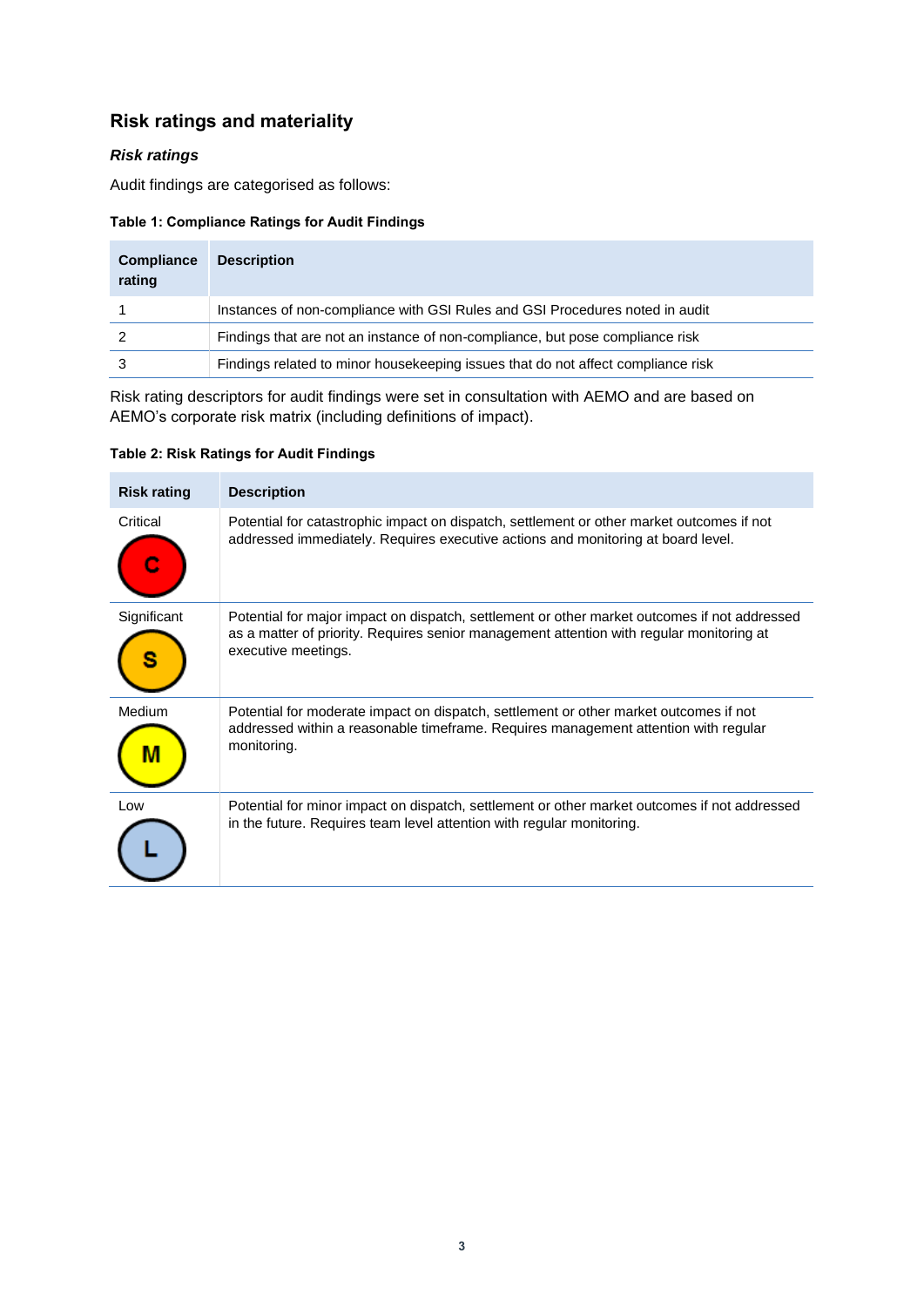#### **Table 3: Risk rating matrix**

|                                                                             |                       | Consequence of risks associated with finding |               |                    |                    |                    |
|-----------------------------------------------------------------------------|-----------------------|----------------------------------------------|---------------|--------------------|--------------------|--------------------|
|                                                                             |                       | <b>Immaterial</b>                            | <b>Minor</b>  | <b>Moderate</b>    | <b>Major</b>       | <b>Extreme</b>     |
| l of risk<br>if finding<br>essed<br>Likelihood<br>manifesting<br>addr<br>te | <b>Almost Certain</b> | <b>Medium</b>                                | <b>Medium</b> | <b>Significant</b> | <b>Critical</b>    | <b>Critical</b>    |
|                                                                             | Likely                | Low                                          | <b>Medium</b> | <b>Significant</b> | <b>Critical</b>    | <b>Critical</b>    |
|                                                                             | Possible              | Low                                          | <b>Medium</b> | <b>Significant</b> | <b>Significant</b> | <b>Critical</b>    |
|                                                                             | <b>Unlikely</b>       | Low                                          | Low           | <b>Medium</b>      | <b>Medium</b>      | <b>Significant</b> |
|                                                                             | Rare                  | Low                                          | Low           | <b>Medium</b>      | <b>Medium</b>      | <b>Significant</b> |

#### *Qualification of audit opinion*

In determining whether to qualify our opinion on whether AEMO and IMO have complied "in all material respects", we have taken the following factors into account:

- Purpose and objectives of the audit
- AEMO's overall objectives
- AEMO's risk matrix definitions of impact
- Financial impacts on participants
- The number of participants or other stakeholders affected
- The impact of an issue on the GSI objectives
- Whether or not an issue is systemic
- Whether or not an issue is recurring (from previous audits).

#### **Audit activities**

#### *Review of Audited Entity's processes and procedures*

We have undertaken a combination of reviews of self-reported incidents of non-compliance, compliance auditing and business process walkthroughs.

Our audit activities were focused on subset of functional areas based on residual compliance risk, materiality and rule changes occurring in the Audit Period. These areas include:

- Provision of information to the IMO
- Budgeting and division of fees
- Separation of procedures (removal of IMO and ERA obligations from AEMO procedures)
- EMF activation.

While the transition of functions to AEMO affected a large number of obligations, and gave the AEMO a somewhat reduced set of functions (as compared to the IMO prior to transition date), there were no substantive changes affecting the performance of GSI functions.

AEMO staff have provided all information, documentation and data required for our audit procedures.

We conducted one field-visit in September 2016 to interview AEMO staff and to conduct the business process walkthroughs.

#### *Review of Audited Entity's GSI software and software management processes*

AEMO's software management processes were reviewed as part of Audit 2. The results of this review can be viewed in Chapter 2 of the report entitled "*Audit 2: Compliance of AEMO's market software systems and processes for software management*". While the focus of that report is on AEMO's processes in regards to management of WEM software, the same processes are used in the management of software used in GSI systems.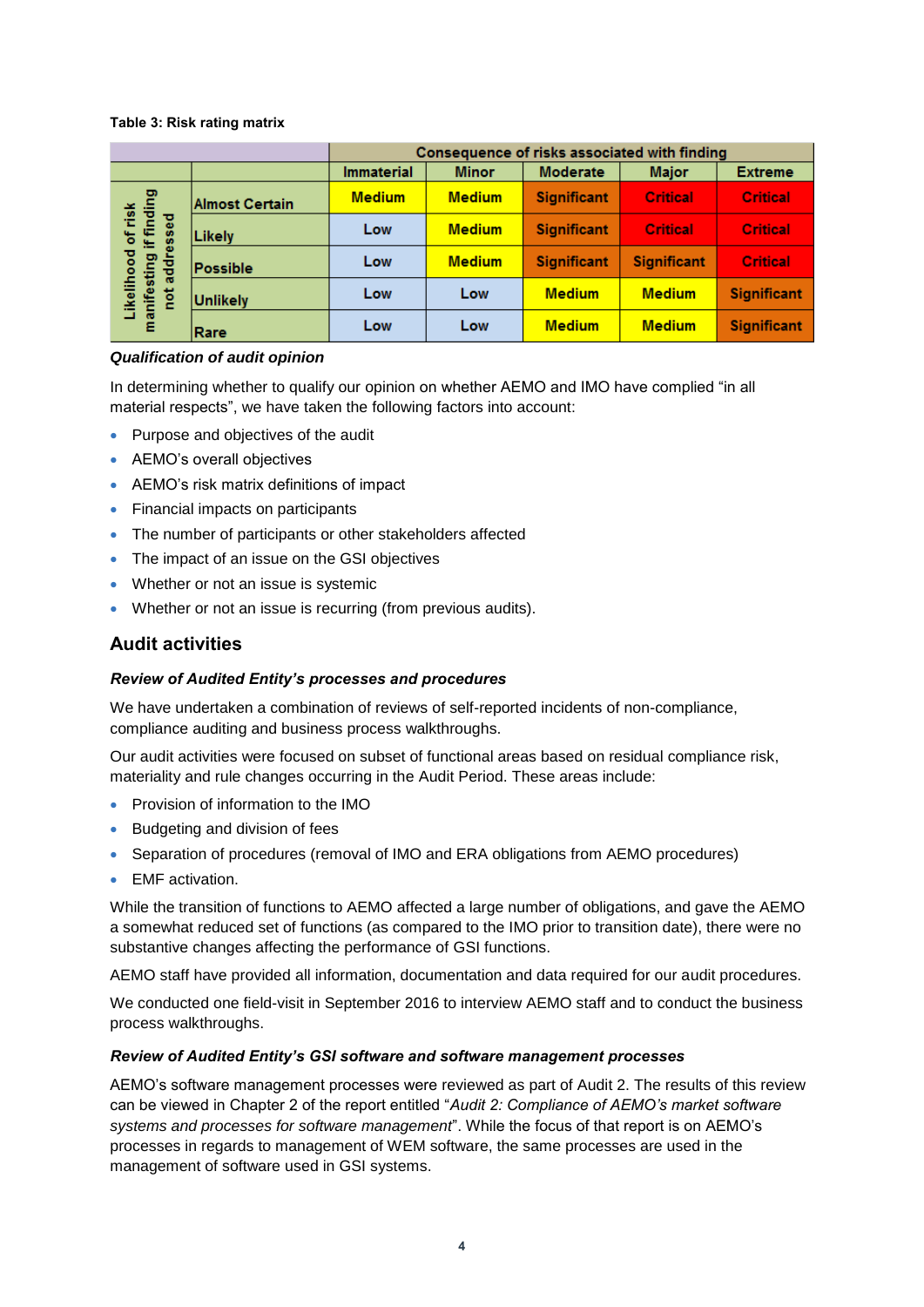We approached the audit in two components, respectively examining:

- 1. AEMO's software management processes and controls and
- 2. Changes to the software itself.

With respect to the software management processes and controls we have:

- Examined the documented processes for software management
- Compared them to actual operational practices through interviews with AEMO staff and inspections of process records
- Reviewed the compliance of operational practices with the GSI Rules and GSI Procedures.

With respect to the software changes, we have:

- Reviewed all system changes implemented since the last audit
- Reviewed whether or not those changes have been certified as required under the GSI Rules
- Reviewed all rule changes commencing since the last audit
- Assessed whether a rule change requires a change to the systems
- Identified where those changes have not been implemented.

We conducted one field-visit in September 2016 to interview AEMO staff and to walk through the software management processes.

All audit information (documentation, logs and system outputs) has been provided to us by AEMO's Operations and IT team.

## Findings and recommendations

#### **Summary of audit findings**

[Table 4](#page-6-0) summarises audit findings by compliance and risk rating.

Subsequent sections of this report provide a detailed explanation of each finding on a rule part by rule part basis.

<span id="page-6-0"></span>

| Table 4: Summary of audit findings classified by compliance and risk ratings |  |  |
|------------------------------------------------------------------------------|--|--|
|------------------------------------------------------------------------------|--|--|

| <b>Risk rating</b> | <b>Compliance rating</b> |                |              |
|--------------------|--------------------------|----------------|--------------|
|                    | 1                        | $\mathbf{2}$   | $\mathbf{3}$ |
|                    | No findings              | No findings    | No findings  |
| s                  | No findings              | No findings    | No findings  |
| М                  | No findings              | 1              | No findings  |
|                    | 1                        | $\overline{c}$ | No findings  |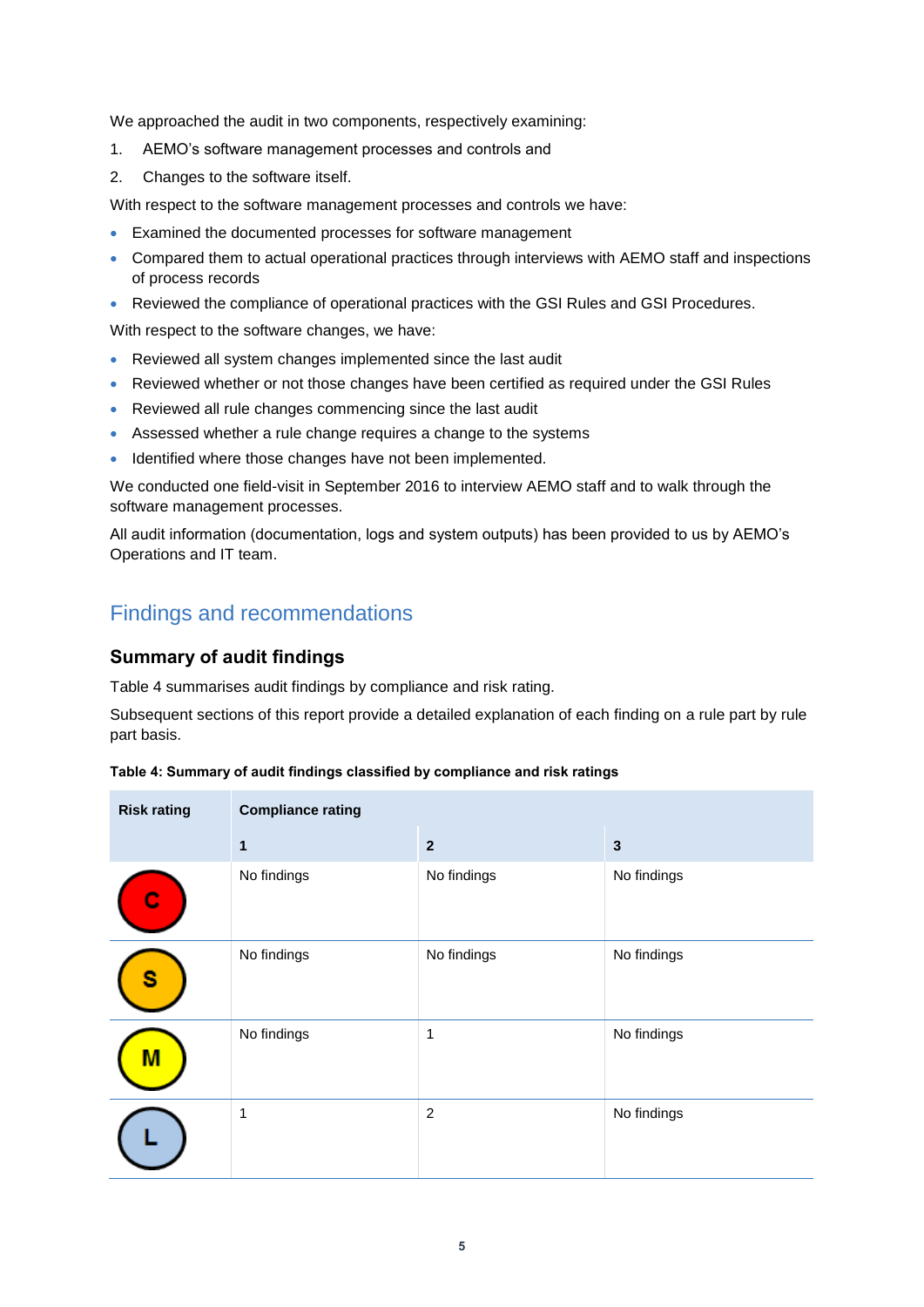[Table 5](#page-7-0) breaks down the audit findings further by part of the GSI Rules. Subsequent sections of this report provide a detailed explanation of each finding on rule part by part basis.

| Part                  | <b>Compliance rating</b> |                         |              |
|-----------------------|--------------------------|-------------------------|--------------|
|                       | 1                        | $\overline{\mathbf{2}}$ | $\mathbf{3}$ |
| 2: Registration       | No findings              | 1                       | No findings  |
| 4: Gas Bulletin Board | 1                        | No findings             | No findings  |
| 7: Budget and Fees    | No findings              | 1<br>M<br>1             | No findings  |

<span id="page-7-0"></span>**Table 5: Summary of audit findings broken by part of GSI Rules**

### **Key findings**

AEMO (and the IMO before it) continues to take rule compliance seriously, and has a robust suite of controls in place to manage compliance risk. The organisation is proactive in reporting and addressing compliance issues.

We have found some issues relating to the currency of AEMO's internal procedures, including internal procedures for market fees, AEMO budget, and GBB registration. In particular, internal procedures *5.2 Determination of AEMO Budget*, and *5.3 Fees*, still reflect the processes required by the rules prior to the AEMO Transition Date. The full set of new obligations has not yet been triggered, and we have not observed anything that suggests there has actually been an issue in these areas, but correct procedure documentation is an important control for compliance risk.

## **Opinion**

#### **Qualifications**

The following qualifications apply to our opinion with respect to whether AEMO's internal procedures and business processes comply with the GSI Rules in all material respects:

 AEMO's internal procedures *5.2 Determination of AEMO Budget* and *5.3 Fees* have not been updated to reflect the 30 November transfer of IMO functions to AEMO, and if followed as written, would lead to non-compliance with part 7 of the GSI Rules.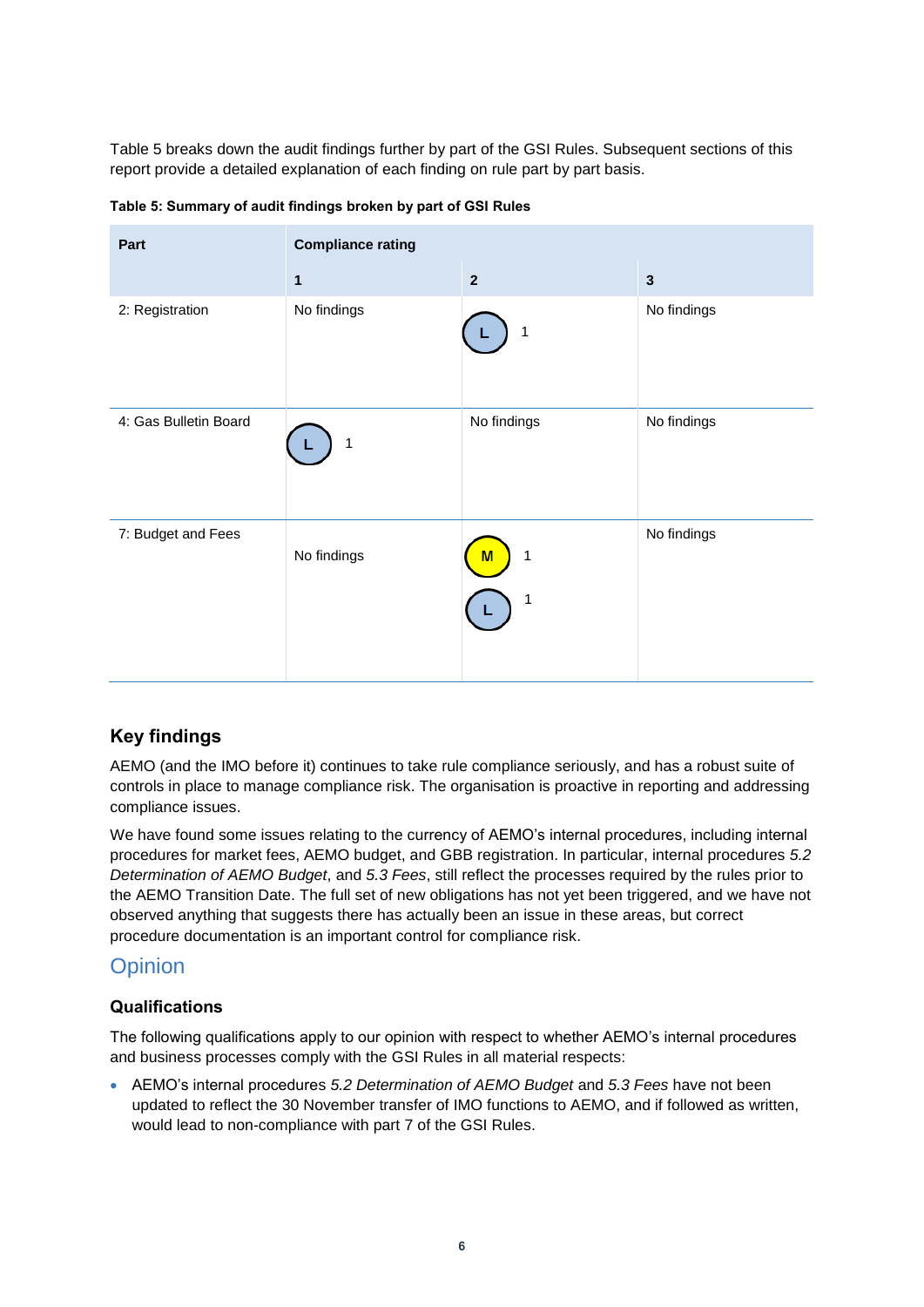#### **Opinion with respect to the Audited Entity's compliance of procedures and business processes with the GSI Rules**

*Subject to the inherent limitations set out in Section [1.3.4](#page-16-0) and the qualifications set out above, it is our opinion that AEMO's internal procedures and business processes comply with the GSI Rules in all material respects.*

#### **Opinion with respect to the Audited Entity's compliance with the GSI Rules and GSI Procedures**

*Subject to the inherent limitations set out in Section [1.3.4,](#page-16-0) based on the audit procedures we have performed and the evidence we have examined nothing has come to our attention that causes us to believe that AEMO has not been compliant with the GSI Rules and GSI Procedures during the Audit Period, in all material respects.*

*Subject to the inherent limitations set out in Section [1.3.4,](#page-16-0) based on the audit procedures we have performed and the evidence we have examined nothing has come to our attention that causes us to believe that the IMO has not been compliant with the GSI Rules and GSI Procedures during the Audit Period prior to 30 November 2015, in all material respects.*

#### **Opinion with respect to the Audited Entity's processes for software management**

*Subject to the inherent limitations set out in Section [1.3.4,](#page-16-0) based on the audit procedures we have performed and the evidence we have examined nothing has come to our attention that causes us to believe that AEMO's processes for software management were not compliant with the GSI Rules and GSI Procedures during the Audit Period, in all material respects.*

*Subject to the inherent limitations set out in Section [1.3.4,](#page-16-0) based on the audit procedures we have performed and the evidence we have examined nothing has come to our attention that causes us to believe that the IMO's processes for software management were not compliant with the GSI Rules and GSI Procedures during the Audit Period prior to 30 November 2015, in all material respects.*

#### **Opinion with respect to the compliance of software systems for the GBB and GSI Fees calculations with the GSI Rules and GSI Procedures**

*Subject to the inherent limitations set out in Section [1.3.4,](#page-16-0) it is our opinion that the software used by AEMO in the operation of the GBB, and in the calculation of GSI Fees, has been compliant with the GSI Rules and GSI Procedures, in all material respects.*

#### **PA Consulting Group**



**Stephen James Thornton Member of PA's Management Group**

9 December 2016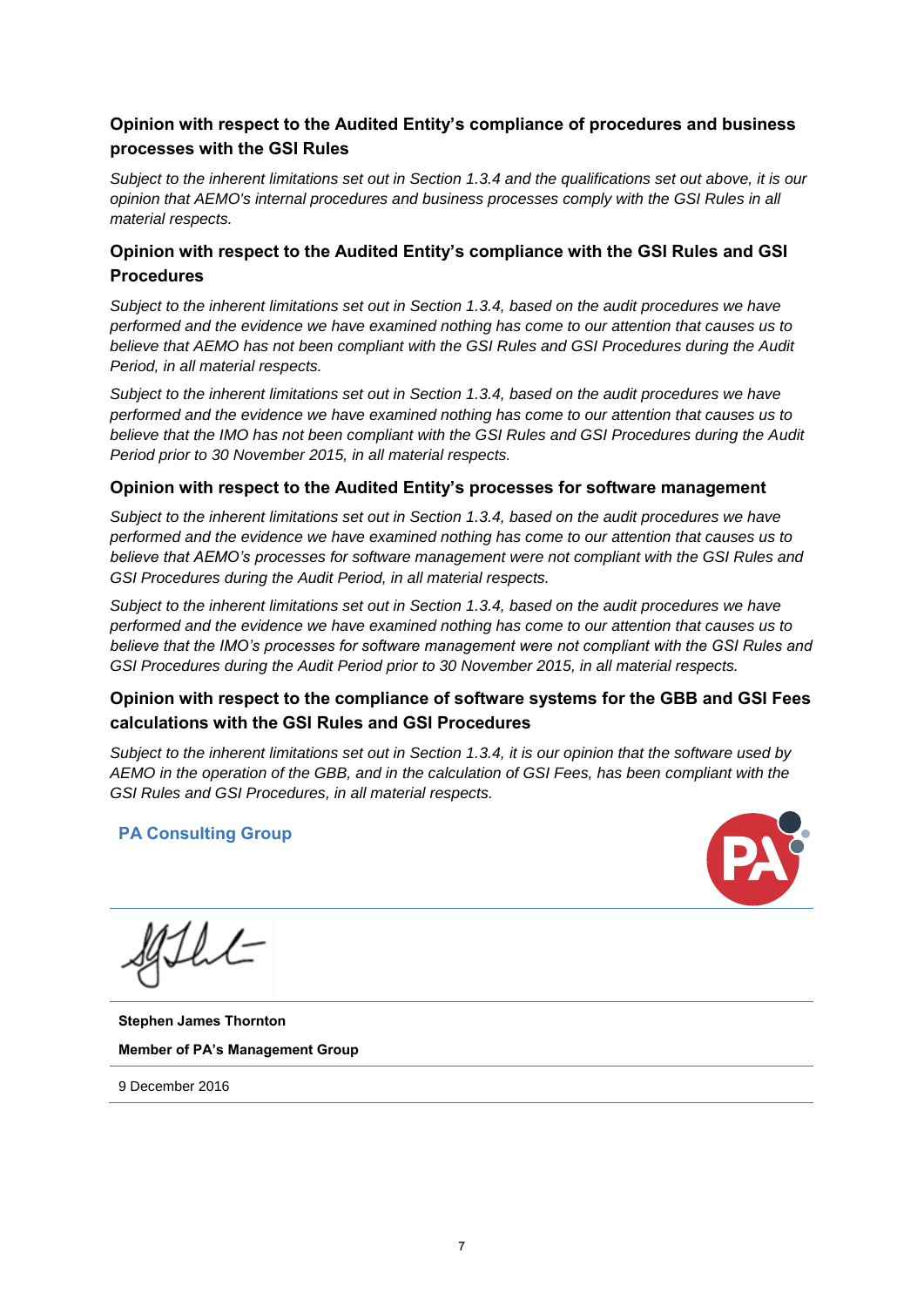# **CONTENTS**

|                | <b>FOREWORD</b>                                        | 1                       |
|----------------|--------------------------------------------------------|-------------------------|
|                | <b>EXECUTIVE SUMMARY</b>                               | $\overline{\mathbf{2}}$ |
| 1              | <b>INTRODUCTION</b>                                    | 10                      |
| 1.1            | Regulatory context and scope                           | 10                      |
| 1.2            | <b>Audited Entity</b>                                  | 10                      |
| 1.3            | Approach                                               | 11                      |
| 1.4            | Structure of this report                               | 16                      |
| $\overline{2}$ | <b>PART 1: INTRODUCTORY AND ADMINISTRATIVE MATTERS</b> | 17                      |
| 2.1            | AEMO processes and procedures                          | 17                      |
| 2.2            | Compliance with Part 1                                 | 17                      |
| 3              | <b>PART 2: REGISTRATION</b>                            | 18                      |
| 3.1            | AEMO processes and procedures                          | 18                      |
| 3.2            | Compliance with Part 2                                 | 18                      |
| 4              | <b>PART 3: PROVISION OF INFORMATION FOR GBB</b>        | 21                      |
| 4.1            | AEMO processes and procedures                          | 21                      |
| 4.2            | Compliance with Part 3                                 | 21                      |
| 5              | <b>PART 4: THE GAS BULLETIN BOARD</b>                  | 22                      |
| 5.1            | AEMO processes and procedures                          | 22                      |
| 5.2            | Compliance with Part 4                                 | 22                      |
| 6              | <b>PART 5: THE EMERGENCY MANAGEMENT FACILITY</b>       | 24                      |
| 6.1            | AEMO processes and procedures                          | 24                      |
| 6.2            | Compliance with Part 5                                 | 24                      |
| $\overline{7}$ | <b>PART 6: THE GAS STATEMENT OF OPPORTUNITIES</b>      | 25                      |
| 7.1            | AEMO processes and procedures                          | 25                      |
| 7.2            | Compliance with Part 6                                 | 25                      |
| 8              | <b>PART 7: BUDGET AND FEES</b>                         | 26                      |
| 8.1            | AEMO processes and procedures                          | 26                      |
| 8.2            | Compliance with Part 7                                 | 26                      |
| 9              | <b>PART 8: RULE CHANGES</b>                            | 29                      |
| 9.1            | AEMO processes and procedures                          | 29                      |
| 9.2            | Compliance with Part 8                                 | 29                      |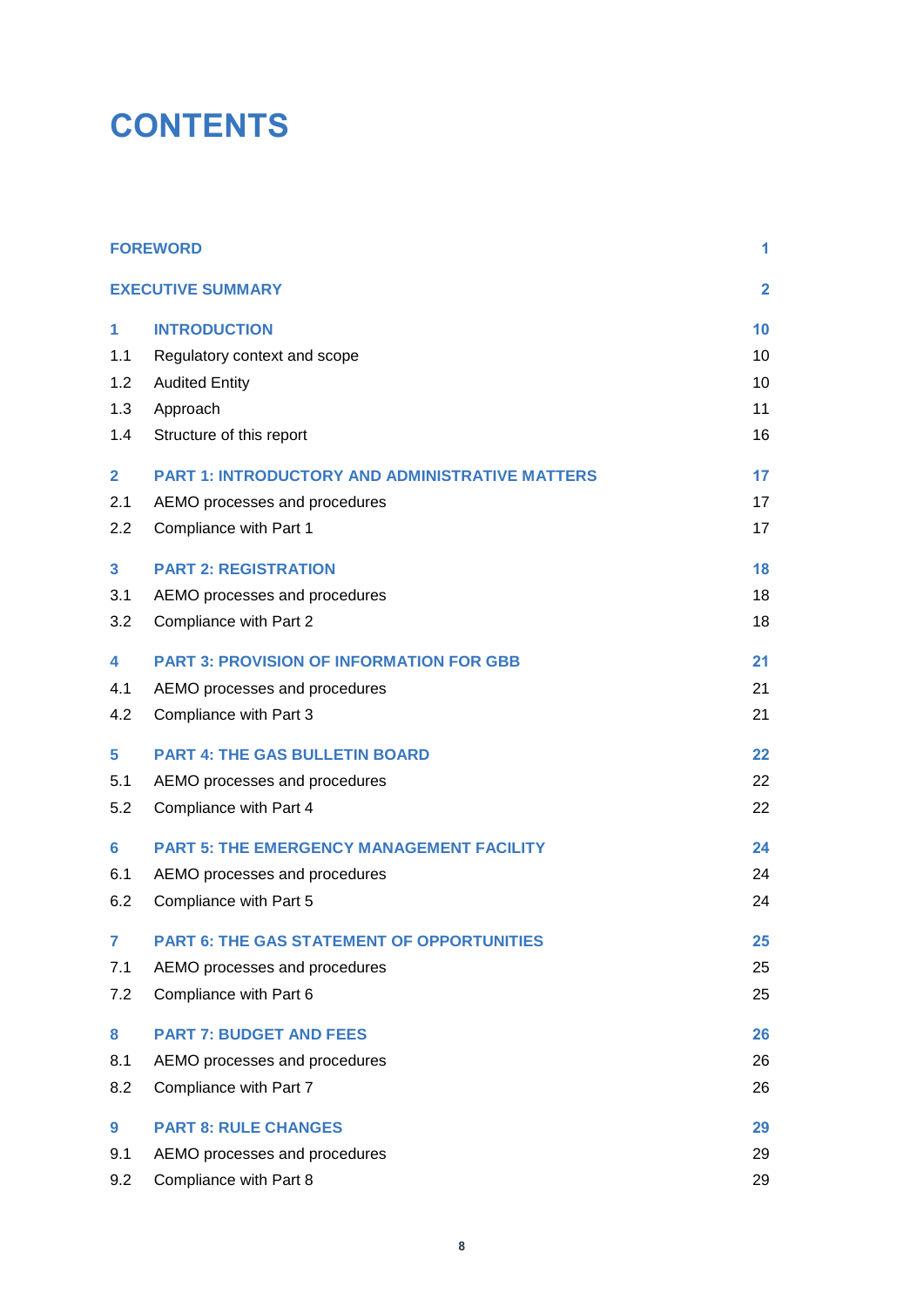|                 | 10 PART 9: GSI PROCEDURES                  | 30 |
|-----------------|--------------------------------------------|----|
|                 | 10.1 AEMO processes and procedures         | 30 |
|                 | 10.2 Compliance with Part 9                | 30 |
| 11              | <b>PART 10: COMPLIANCE AND ENFORCEMENT</b> | 31 |
|                 | 11.1 AEMO processes and procedures         | 31 |
|                 | 11.2 Compliance with Part 10               | 31 |
| 12              | <b>SCHEDULE 3: TRANSITIONAL RULES</b>      | 32 |
|                 | 12.1 AEMO processes and procedures         | 32 |
|                 | 12.2 Compliance with Schedule 3            | 32 |
| 13 <sup>7</sup> | <b>GSI SYSTEMS AND SOFTWARE</b>            | 33 |
|                 | 13.1 Software certification                | 33 |
|                 | 13.2 Software management                   | 35 |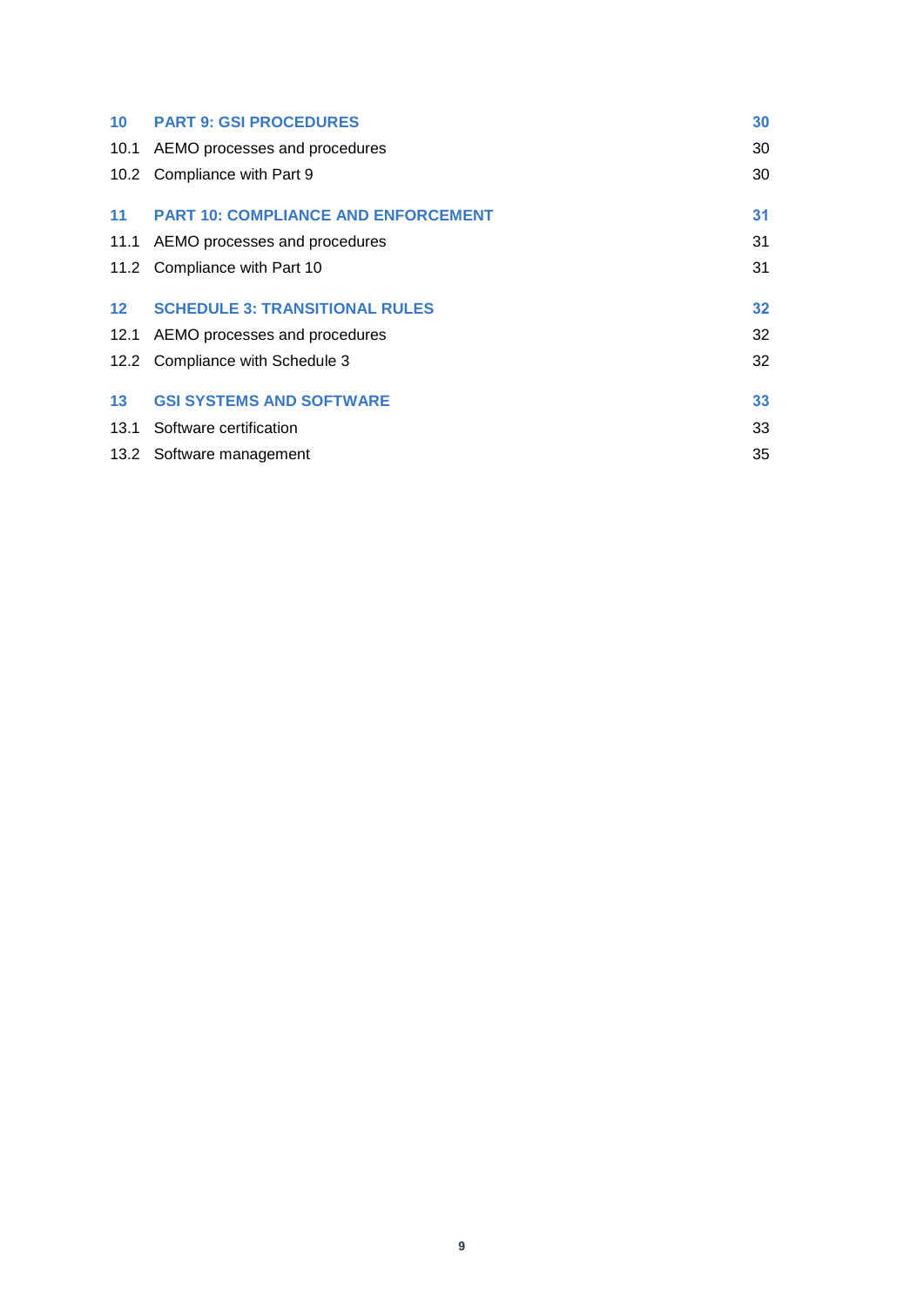# <span id="page-11-0"></span>**1 INTRODUCTION**

This chapter sets out the regulatory context for Audit 3 and our approach to performing the audit.

## <span id="page-11-1"></span>1.1 Regulatory context and scope

The requirement for the audit of the AEMO is set out in the Gas Services Information Rules (the GSI Rules).

[Table 6](#page-11-3) provides further detail on the heads of power that mandate this audit.

<span id="page-11-3"></span>

| Table 6: GSI Rules references pertaining to audits |  |
|----------------------------------------------------|--|
|----------------------------------------------------|--|

| <b>Clause reference</b>       | <b>Comment</b>                                                                                                                      |
|-------------------------------|-------------------------------------------------------------------------------------------------------------------------------------|
| 174 (1)                       | Requirement for AEMO to appoint auditor at least annually                                                                           |
| 174(2)                        | Defines the scope for Audit 3 to include:                                                                                           |
|                               | • the compliance of AEMO's internal procedures and business processes with the GSI<br>Rules                                         |
|                               | • AEMO's compliance with the GSI Rules and Procedures <sup>5</sup>                                                                  |
|                               | • AEMO's software systems for the Gas Bulletin Board (GBB) and the calculation of<br>GSI Fees and processes for software management |
| Schedule 3, Part 2,<br>Rule 4 | Requires the audited entity to be IMO prior to the AEMO Transition Date and AEMO<br>thereafter                                      |
| (Transitional)                |                                                                                                                                     |

This report covers our audit of AEMO and the IMO under 174 (1) and (2).

At the time of the previous audit there were no obligations on AEMO, nor did AEMO have any documented procedures relating to the GSI Rules. On 30 November 2015, most IMO functions and rule obligations were transferred to AEMO. The personnel implementing the obligations largely remained the same, as did the IT systems, operational processes, procedure documentation, and other controls. This means that from an operational perspective, there is continuity between the two organisations, and for this reason, where we refer to amendments or changes to AEMO obligations or AEMO procedures, we mean the differences between AEMO obligations or procedures and the equivalent IMO obligations or procedures as at the time of the previous audit.

## <span id="page-11-2"></span>1.2 Audited Entity

l

For avoidance of doubt, the Audited Entity for this audit is:

- The Independent Market Operator (IMO) prior to the AEMO Transition Date
- AEMO following the AEMO Transition Date.

<sup>&</sup>lt;sup>5</sup> Procedures defined in the GSI Rules will be referred to from here-on as GSI Procedures to clearly distinguish them from Market Procedures as defined under the Electricity Rules.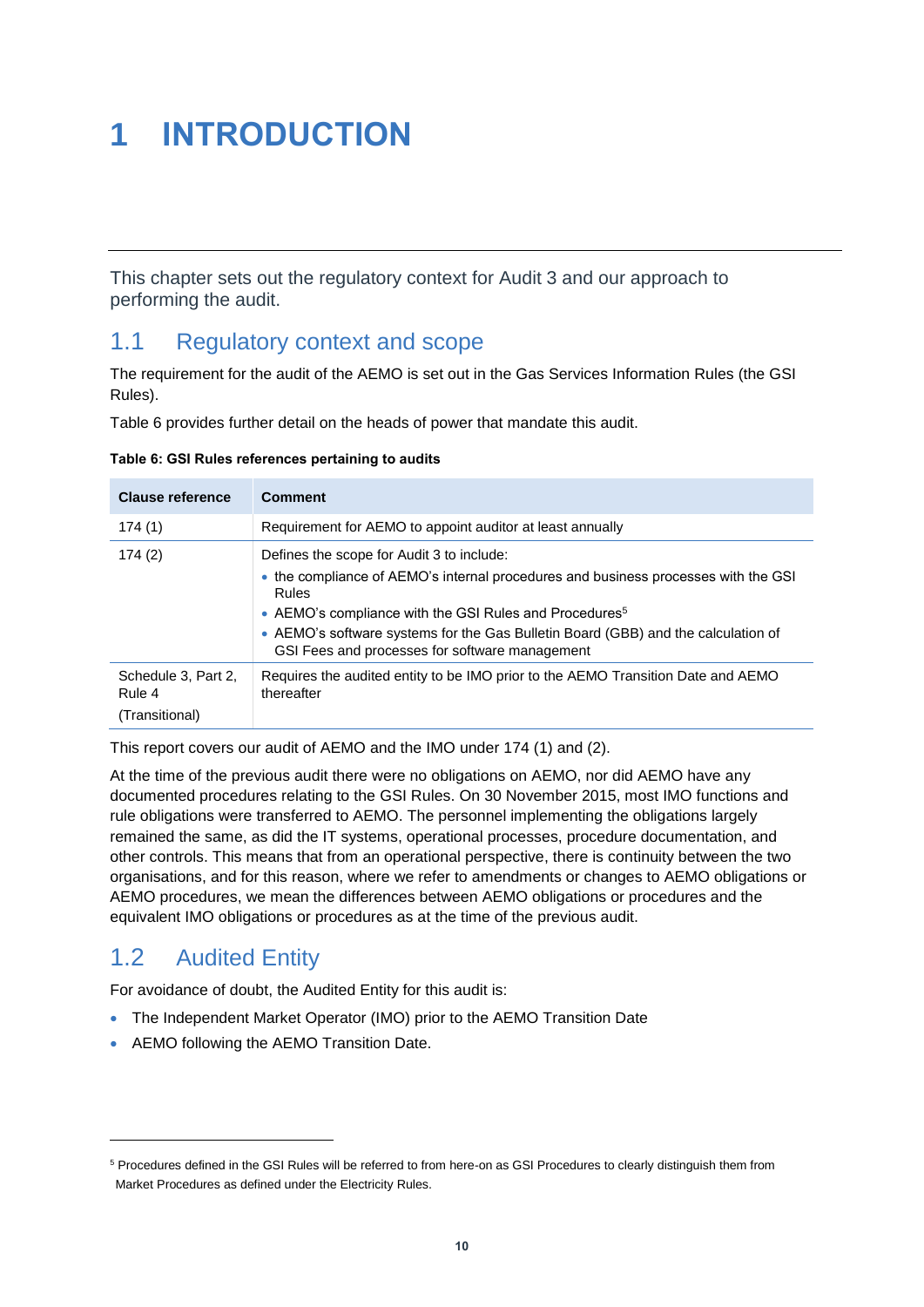# <span id="page-12-0"></span>1.3 Approach

#### **1.3.1 Assurance**

Our audit has been conducted in accordance with Australian Auditing and Assurance Standards Board's '*Framework for Assurance Engagements*', ASAE 3000 '*Assurance Engagements Other than Audits and Reviews of Financial Information*'.

We provide reasonable assurance under this standard with respect to our review of the compliance of:

- The Audited Entity's internal procedures with the GSI Rules, and
- Software systems for the GBB and GSI Fees calculations

We provide limited assurance under this standard with respect to our review of:

- The Audited Entity's compliance with the GSI Rules and GSI Procedures, and
- The Audited Entity's software management processes

### **1.3.2 Risk ratings and materiality**

#### **Compliance and risk ratings**

Audit findings are categorised as shown in [Table 7:](#page-12-1)

#### <span id="page-12-1"></span>**Table 7: Compliance Ratings for Audit Findings**

| <b>Compliance</b><br>rating | <b>Description</b>                                                               |
|-----------------------------|----------------------------------------------------------------------------------|
|                             | Instances of non-compliance with GSI Rules and GSI Procedures noted in audit.    |
|                             | Findings that are not an instance of non-compliance, but pose compliance risk    |
| 3                           | Findings related to minor housekeeping issues that do not affect compliance risk |

Risk ratings for audit findings were set in consultation with AEMO and are set out in [Table 8.](#page-12-2)

#### <span id="page-12-2"></span>**Table 8: Risk Ratings for Audit Findings**

| <b>Risk rating</b> | <b>Description</b>                                                                                                                                                                                              |
|--------------------|-----------------------------------------------------------------------------------------------------------------------------------------------------------------------------------------------------------------|
| Critical           | Potential for catastrophic impact on dispatch, settlement or other market outcomes if not<br>addressed immediately. Requires executive actions and monitoring at board level.                                   |
| Significant        | Potential for major impact on dispatch, settlement or other market outcomes if not addressed<br>as a matter of priority. Requires senior management attention with regular monitoring at<br>executive meetings. |
| Medium             | Potential for moderate impact on dispatch, settlement or other market outcomes if not<br>addressed within a reasonable timeframe. Requires management attention with regular<br>monitoring.                     |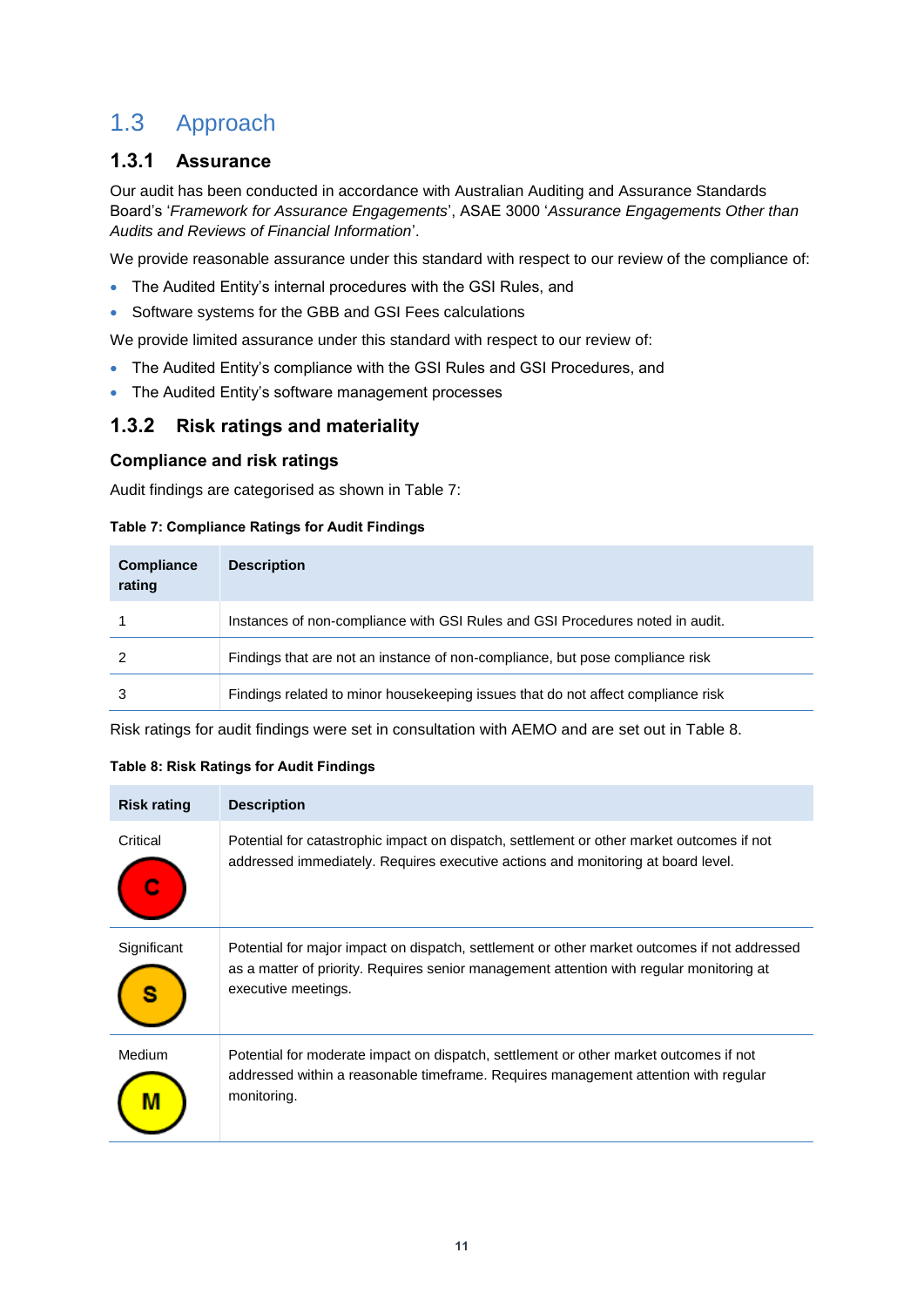| <b>Risk rating</b> | <b>Description</b>                                                                                                                                                    |
|--------------------|-----------------------------------------------------------------------------------------------------------------------------------------------------------------------|
| Low                | Potential for minor impact on dispatch, settlement or other market outcomes if not addressed<br>in the future. Requires team level attention with regular monitoring. |
|                    |                                                                                                                                                                       |

Each finding has been categorised according to its impact and likelihood, using the matrix in [Table 9,](#page-13-0) and AEMO's standard impact definitions shown in [Table 10.](#page-14-0)

#### <span id="page-13-0"></span>**Table 9: Classification of Audit Findings**

|                                                                           |                       | Consequence of risks associated with finding |                                                 |                    |                    |                    |
|---------------------------------------------------------------------------|-----------------------|----------------------------------------------|-------------------------------------------------|--------------------|--------------------|--------------------|
|                                                                           |                       | <b>Immaterial</b>                            | <b>Moderate</b><br><b>Minor</b><br><b>Major</b> |                    |                    | <b>Extreme</b>     |
|                                                                           | <b>Almost Certain</b> | <b>Medium</b>                                | <b>Medium</b>                                   | <b>Significant</b> | <b>Critical</b>    | <b>Critical</b>    |
| l of risk<br>if finding<br>essed<br>Likelihood<br>manifesting<br>ਰੂਰ<br>t | Likely                | Low                                          | <b>Medium</b>                                   | <b>Significant</b> | <b>Critical</b>    | <b>Critical</b>    |
|                                                                           | Possible              | Low                                          | <b>Medium</b>                                   | <b>Significant</b> | <b>Significant</b> | <b>Critical</b>    |
|                                                                           | <b>Unlikely</b>       | Low                                          | Low                                             | <b>Medium</b>      | <b>Medium</b>      | <b>Significant</b> |
|                                                                           | Rare                  | Low                                          | Low                                             | <b>Medium</b>      | <b>Medium</b>      | <b>Significant</b> |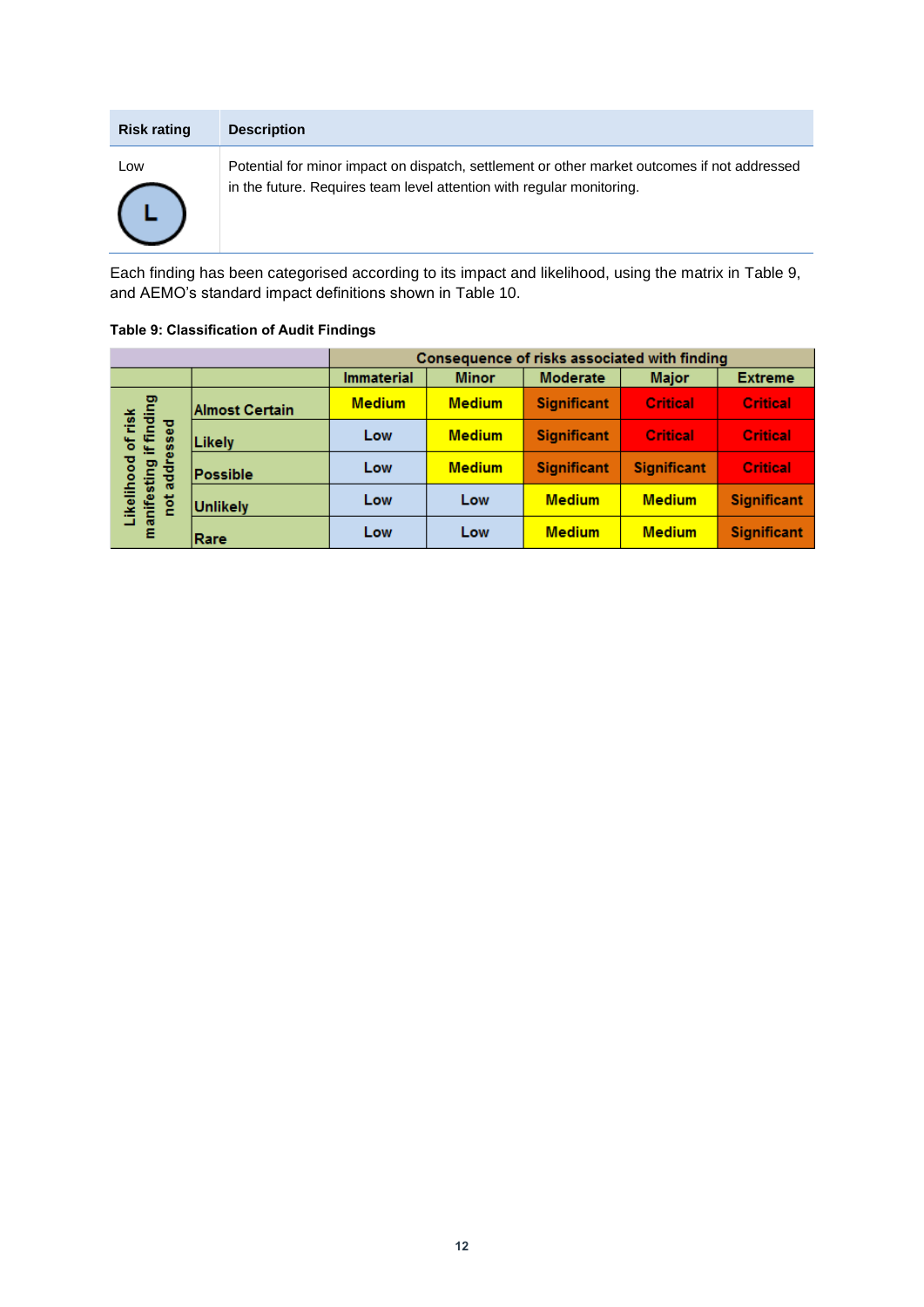#### **Table 10: AEMO impact ratings**

<span id="page-14-0"></span>

| Type of impact                                    | <b>EXTREME</b>                                                                                                                                                                                                                          | <b>MAJOR</b>                                                                                                                                                                                                                                      | <b>MODERATE</b>                                                                                                                                     | <b>MINOR</b>                                                                                                   | <b>IMMATERIAL</b>                                    |
|---------------------------------------------------|-----------------------------------------------------------------------------------------------------------------------------------------------------------------------------------------------------------------------------------------|---------------------------------------------------------------------------------------------------------------------------------------------------------------------------------------------------------------------------------------------------|-----------------------------------------------------------------------------------------------------------------------------------------------------|----------------------------------------------------------------------------------------------------------------|------------------------------------------------------|
| <b>Reputation &amp;</b><br><b>Stakeholders</b>    | Significant long-term damage<br>to stakeholder confidence and<br>relationships; total loss of<br>public confidence; intensive<br>adverse media exposure                                                                                 | Significant short term damage to<br>stakeholder confidence and<br>relationships; some loss of public<br>confidence; adverse media<br>exposure                                                                                                     | Some damage to stakeholder<br>confidence and relationships                                                                                          | Manageable reduction in<br>stakeholder confidence                                                              | No lasting effects                                   |
| <b>AEMO Financial</b><br>Impact                   | $> $25M$                                                                                                                                                                                                                                | $>\$ 5M-25M                                                                                                                                                                                                                                       | >\$500K-\$5M                                                                                                                                        | >\$100K-\$500K                                                                                                 | $<$ \$100K                                           |
| <b>Safety</b>                                     | Single fatality or permanent<br>injury or widespread impact on<br>public safety                                                                                                                                                         | Serious injury requiring<br>hospitalisation >5 days or<br>localised impact on public safety                                                                                                                                                       | Injury requiring <5 days<br>hospitalisation or medical<br>treatment                                                                                 | Medical treatment only                                                                                         | First aid                                            |
| Infrastructure,<br>Assets &<br><b>Environment</b> | Permanent long term effect<br>and or rectification not<br>possible                                                                                                                                                                      | Significant effect, difficult<br>rectification                                                                                                                                                                                                    | Measurable effect, easy<br>rectification                                                                                                            | Measurable effect, no<br>rectification required                                                                | No measurable damage or<br>effect                    |
| <b>Market</b>                                     | Loss of supply to >50% of<br>customer demand in any one<br>jurisdiction or >25% across<br>multiple jurisdictions                                                                                                                        | Loss of supply to >25% of<br>customer demand in any one<br>jurisdiction or >10% across<br>multiple jurisdictions                                                                                                                                  | Loss of supply to >10% of<br>customer demand in any one<br>jurisdiction or >5% across<br>multiple jurisdictions                                     | Loss of supply to >5% of<br>customer demand in any one<br>jurisdiction or >2% across<br>multiple jurisdictions | No restriction of supply<br>No disruption to markets |
|                                                   | Market suspension in one<br>jurisdiction or market                                                                                                                                                                                      | Market suspension in one<br>jurisdiction or market                                                                                                                                                                                                | Market operating in an<br>administered state for > 5 days<br>for gas market or >1 day for<br>electricity market                                     | Market operating in an<br>administered state for <5 days<br>for gas market or <1 day for<br>electricity market |                                                      |
| Legal &<br><b>Regulatory</b>                      | Imprisonment or fine >\$100<br>personal liability to officer or<br>director of company<br>Disqualification as<br>officer/director<br>Regulator or parliamentary<br>inquiry with loss of market<br>participants and public<br>confidence | >\$100K personal liability to officer<br>or director<br>Disqualification as officer/director<br>Regulator or parliamentary inquiry<br>with substantial loss of reputation,<br>financial cost, loss of stakeholder<br>confidence, political impact | Fine of less than \$100K and<br>no personal liability<br>Regulator or government<br>inquiry with loss of reputation<br>or adverse government impact | Nominal fine<br>Regulator or government<br>inquiry resolved by routine<br>management procedures                | No fine<br>No government or regulator<br>inquiry     |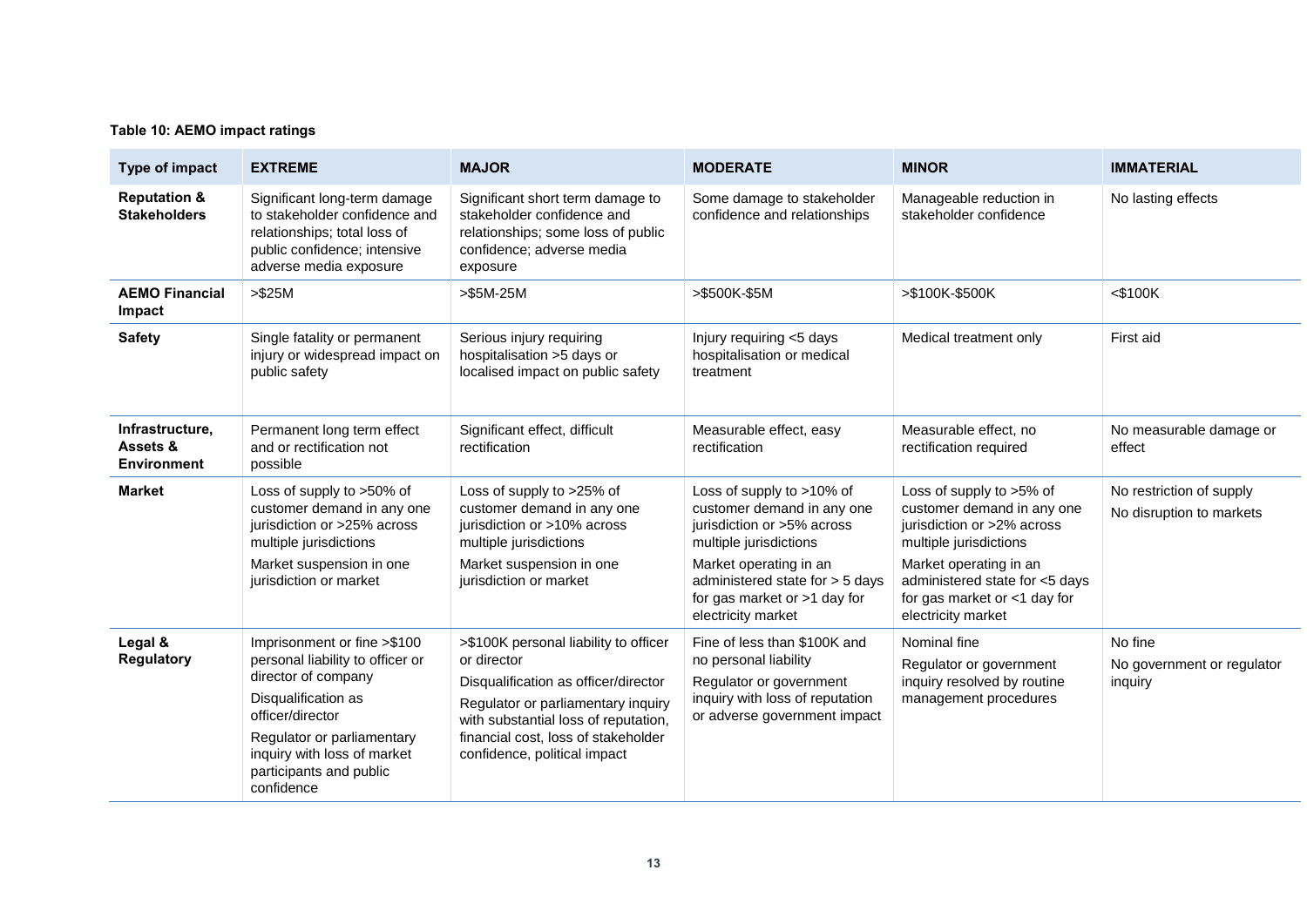#### **Qualification of audit opinion**

In determining whether to qualify our opinion on whether AEMO and IMO have complied "in all material respects", we have taken the following factors into account:

- Purpose and objectives of the audit
- AEMO's overall objectives
- AEMO's risk matrix definitions of impact
- Financial impacts on participants
- The number of participants or other stakeholders affected
- The impact of an issue on the GSI objectives
- Whether or not an issue is systemic
- Whether or not an issue is recurring (from previous audits).

### **1.3.3 Audit activities**

#### **Review of Audited Entity's processes and procedures**

We have undertaken a combination of:

- Reviewing self-reported incidents of AEMO non-compliance with the GSI Rules and GSI Procedures
- **Business process walkthroughs and interviews with staff to audit the application of operating** controls and to determine the level of compliance risk associated with selected business processes.
- Compliance testing to audit AEMO's operational compliance with the GSI Rules and GSI Procedures and to determine the effectiveness of operating controls. In doing so, we have sourced information from all the AEMO (WA) teams, with a particular emphasis on the market operations team.

The first two activities were conducted as part of a field-visit in September 2016. Remaining activities have been undertaken remotely.

Compliance testing and business process walkthroughs were focussed on subset of functional areas based on residual compliance risk, materiality, and rule changes occurring in the Audit Period. These areas include:

- Provision of information to the IMO
- Budgeting and division of fees
- Separation of procedures
- **•** EMF activation.

l

AEMO staff have provided all information, documentation and data required for our audit procedures.

While the transition of functions to AEMO affected a large number of obligations, and gave the AEMO a slightly reduced set of functions (as compared to the IMO prior to transition date), there were no substantive changes affecting the performance of market functions.

#### **Review of Audited Entity's GSI software and software management processes**

We have approached the audit in two components<sup>6</sup>, respectively examining:

<sup>&</sup>lt;sup>6</sup> AEMO's software management processes were reviewed in a separate audit conducted by PA concurrently with this audit. The results of this review can be viewed in Chapter 2 of the report entitled "*Audit 2: Compliance of AEMO's market software systems and processes for software management*". While the focus of that report is on AEMO's processes in regards to management of WEM software, the same processes are used in the management of software used in GSI systems.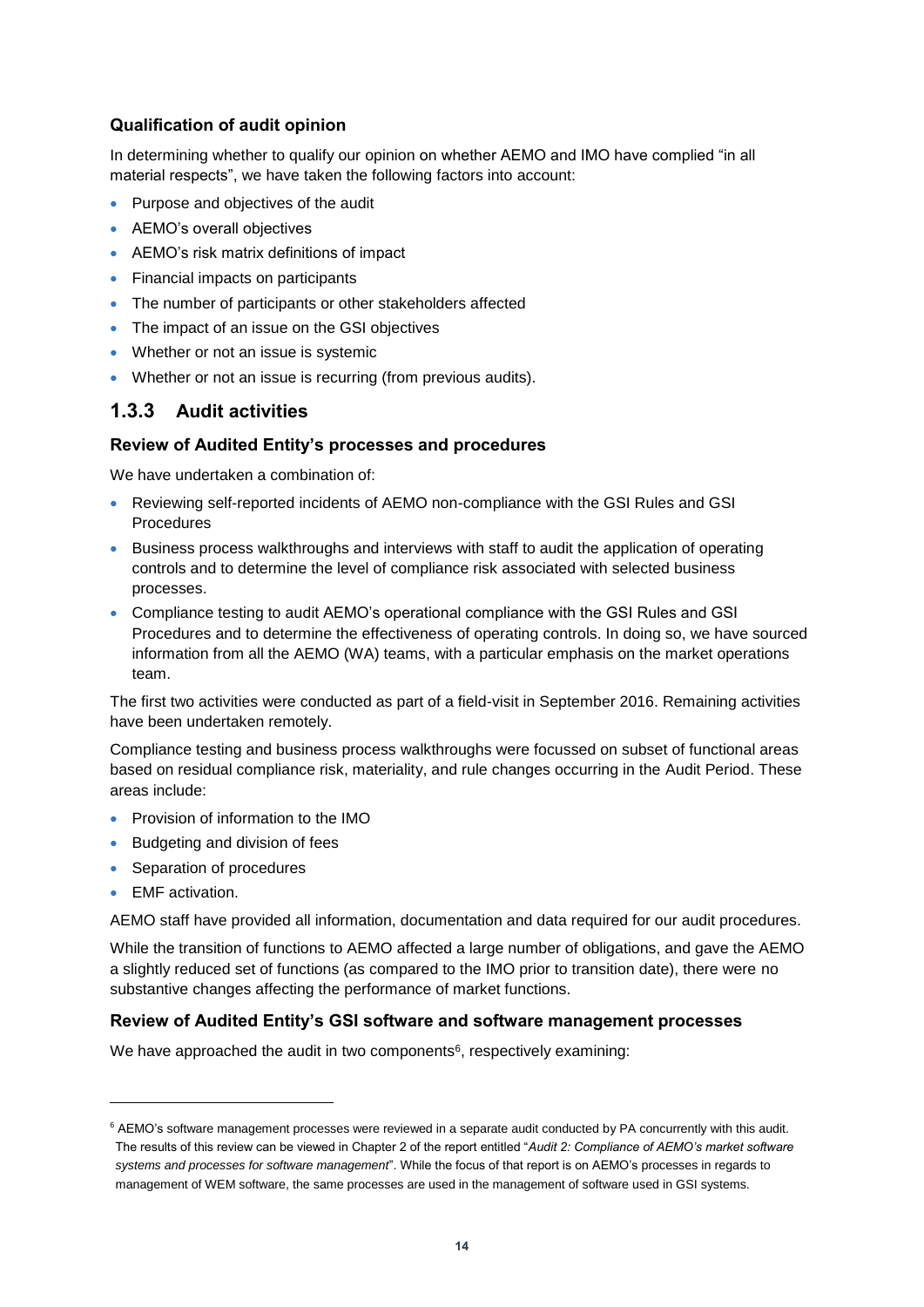- 1. AEMO's software management processes and controls and
- 2. Changes to the software itself.

With respect to the software management processes and controls we have:

- Examined the documented processes for software management
- Compared them to actual operational practices through interviews with AEMO staff and inspections of process records
- Reviewed the compliance of operational practices with the GSI Rules.

With respect to the software changes, we have:

- Reviewed all system changes implemented since the last audit
- Reviewed whether or not those changes have been certified as required under the GSI Rules
- Reviewed all rule changes commencing since the last audit
- Assessed whether a rule change requires a change to the systems
- Identified where those changes have not been implemented.

We conducted one field-visit in September 2016 to interview AEMO staff and to walk through the software management processes.

All audit information (documentation, logs and system outputs) has been provided to us by AEMO's Operations and IT team.

#### <span id="page-16-0"></span>**1.3.4 Inherent limitations and qualifications**

As in previous years, we note that there are limitations to any external audit. Audits are not an absolute guarantee of the truth or reliability of agency information or the effectiveness of internal controls. They may not identify all matters of significance. This is because external audit techniques involve:

- Professional judgement as to "good industry and market operational practice"
- The use of sample testing
- An assessment of the effectiveness of internal control structures and
- An assessment of risk.

An audit does not guarantee every procedure and action carried out in the operation of the GSI functions in the audit report, nor does it examine all evidence and every transaction. However, our audit procedures should identify errors or omissions significant enough to adversely affect market outcomes.

Our opinion with respect to AEMO's compliance with the GSI Rules and GSI Procedures are therefore subject to the following caveats:

- 1. Our audit procedures did not include assessing irregularities such as fraudulent or illegal activities. As such, our audit should not be relied upon to disclose such irregularities. However, in the event that we were to detect any fraudulent or illegal activity, we would report this to AEMO. No such findings have been made during this audit.
- 2. Our audit is not designed to detect all weaknesses in control procedures as it is not performed continuously throughout the Audit Period and is performed on a sample basis. Specifically, our business process reviews assessing the use of controls were undertaken after the end of the Audit Period. As such:
	- a. Although our findings are indicative of AEMO's practices during the Audit Period, they do not constitute definitive evidence that AEMO applied those controls during the Audit Period.
	- b. Projections of our findings to future periods carry the risk that: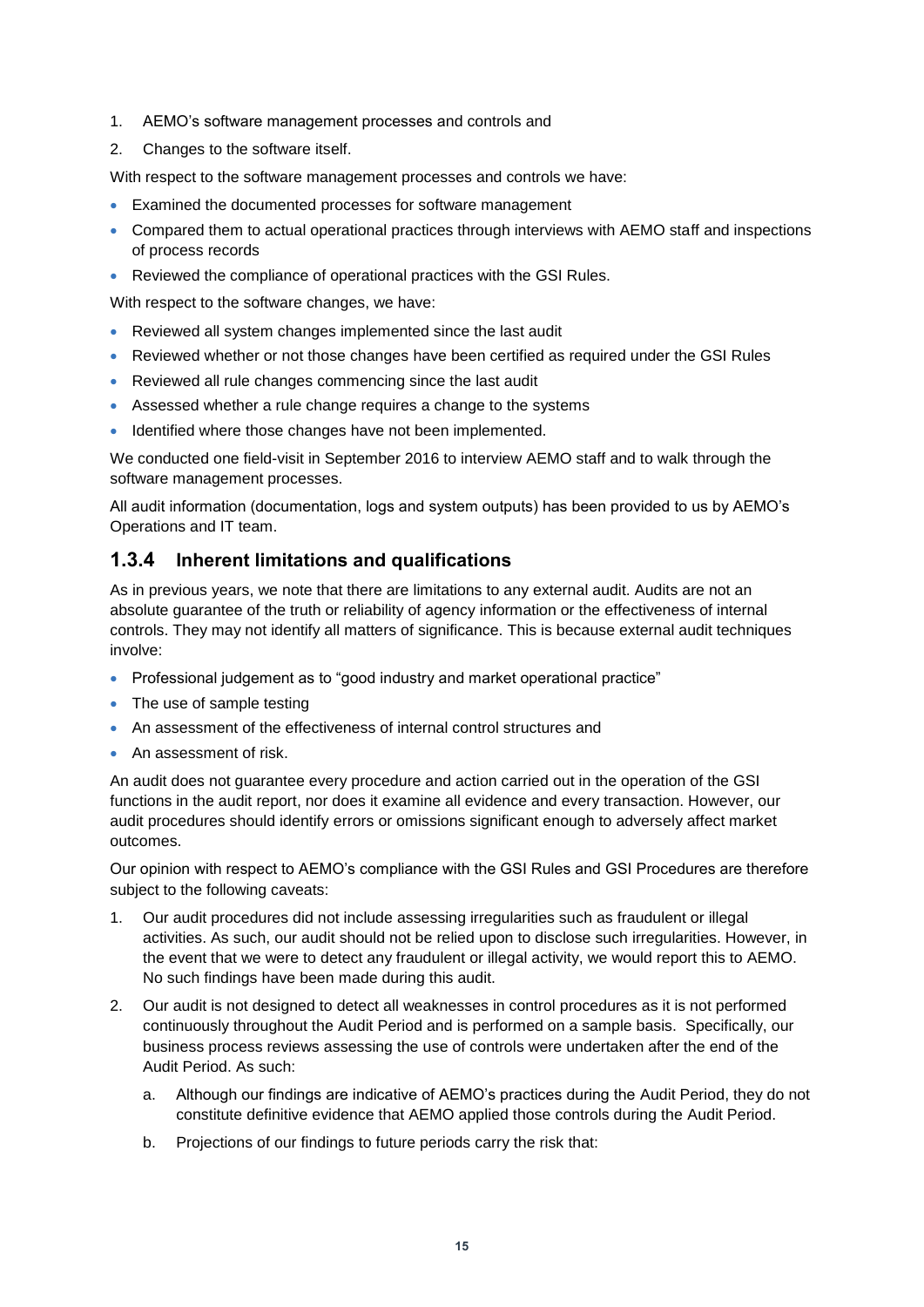- i. Controls may become inadequate over time due to changes in the GSI Rules or AEMO's business processes, procedures and systems
- ii. The degree of compliance with the control procedures we have reviewed deteriorates over time.
- 3. We have reviewed the governance of AEMO's internal procedures, and are satisfied that the change management process described is robust. However, we have not tested the AEMO's operational compliance against its procedure change management policies and have relied on the AEMO's list of documented changes to internal procedures, including some which are still in draft status. Further, we have focused on changes relating to rule changes in the Audit Period, and sample checks of obligations that have not changed, and have not exhaustively reviewed all procedures against all rule obligations. Therefore, there is a minor risk that unauthorised changes may have been made to internal procedures that we have not reviewed.

## <span id="page-17-0"></span>1.4 Structure of this report

The remainder of this report is structured based on the parts of the GSI Rules and includes:

- A brief summary of rule part contents.
- Commentary on whether AEMO's procedures (GSI Procedures and Internal Procedures) have been updated during the Audit Year, and whether they comply with the Rules. Our internal procedure review included consideration of the 1 July 2016 rule changes.
- Commentary on AEMO's operational compliance and areas of compliance risk (where relevant).

Unless otherwise specified, all references to the GSI Rules refer to the most recently applicable rules as at the end of the Audit Year (i.e. the GSI Rules as at 30 November 2015).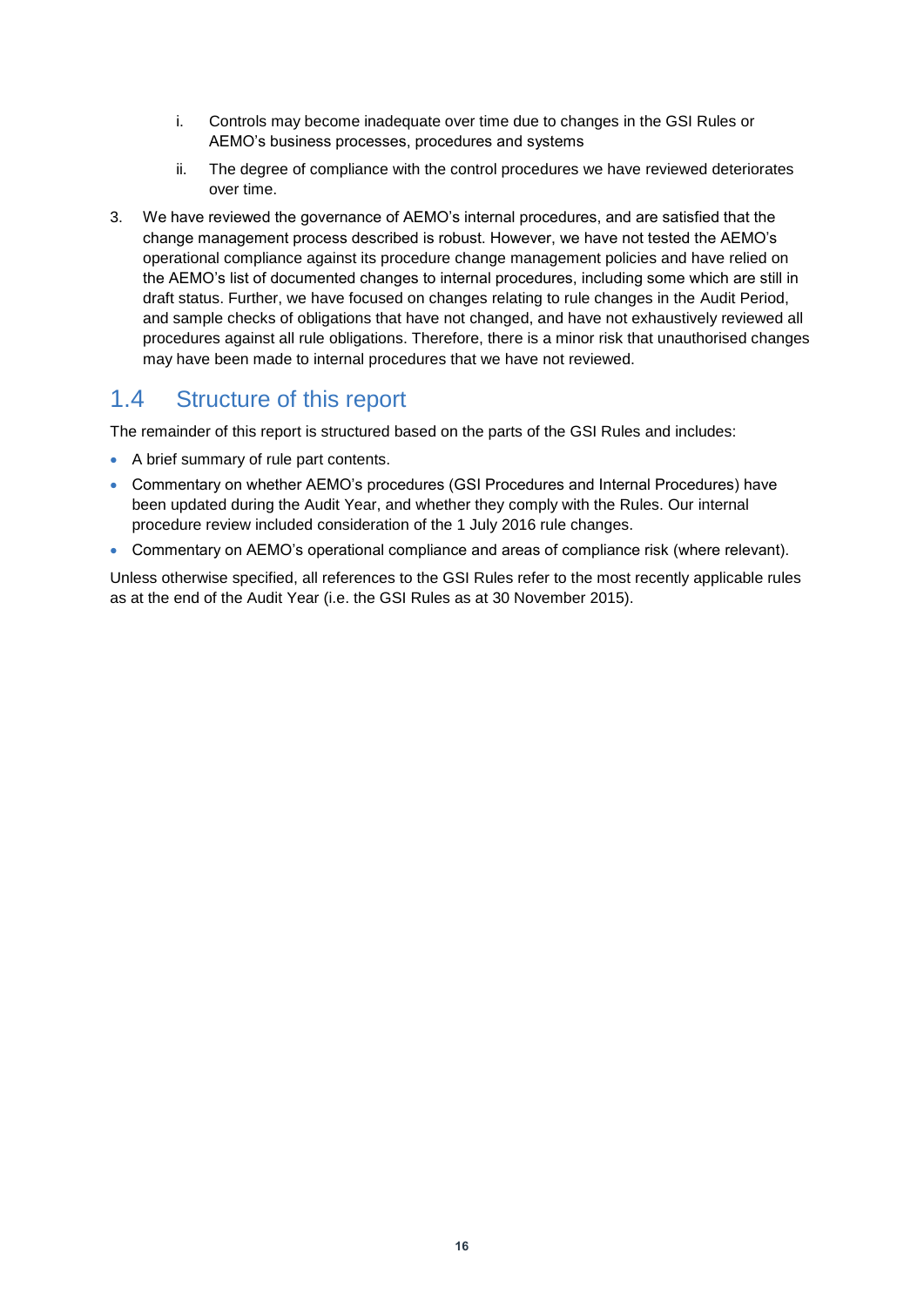# <span id="page-18-0"></span>**2 PART 1: INTRODUCTORY AND ADMINISTRATIVE MATTERS**

Part 1 of the GSI Rules sets out the Introduction to the GSI Rules and covers areas such as the objectives of the market, conventions and transitional arrangements.

## <span id="page-18-1"></span>2.1 AEMO processes and procedures

#### **2.1.1 Rule amendments**

Rule changes relate to the transfer of functions from the IMO to AEMO. Most (but not all) of the obligations previously placed on the IMO under Part 1 have been transferred to AEMO. Obligations not transferred to AEMO include oversight and secretariat functions for the Gas Advisory Board.

### **2.1.2 Procedures**

The following GSI Procedures relating to Part 1 of the GSI Rules were updated in the Audit Period.

|                  | Title                                                                                    | <b>Updated</b> |
|------------------|------------------------------------------------------------------------------------------|----------------|
| GSI <sub>2</sub> | Operation of the Gas Bulletin Board (WA) and the Emergency<br><b>Management Facility</b> | November 2015  |

The following Internal Procedures relating to Part 1 have been updated since the last audit:

| ID  | Title                                 | <b>Updated</b> |
|-----|---------------------------------------|----------------|
| 1.2 | Compliance Monitoring and Enforcement | July 2016      |
| 1.4 | Market Audits                         | June 2016      |

## **2.1.3 Compliance of AEMO's Procedures with Part 1 of the GSI Rules**

We have not noted any instances in which AEMO's Internal Procedures, if followed, would result in non-compliance with Part 1.

# <span id="page-18-2"></span>2.2 Compliance with Part 1

### **2.2.1 Audit Activities**

We have undertaken compliance testing and business process walkthroughs in the following functional areas relating to Part 1 of the GSI Rules:

- Provision of information to the IMO
- Separation of procedures (removal of IMO and ERA obligations from AEMO procedures)

### **2.2.2 Audit Findings**

There are no findings relating to Part 1.

There have been no self-reported instances of non-compliance with Part 1.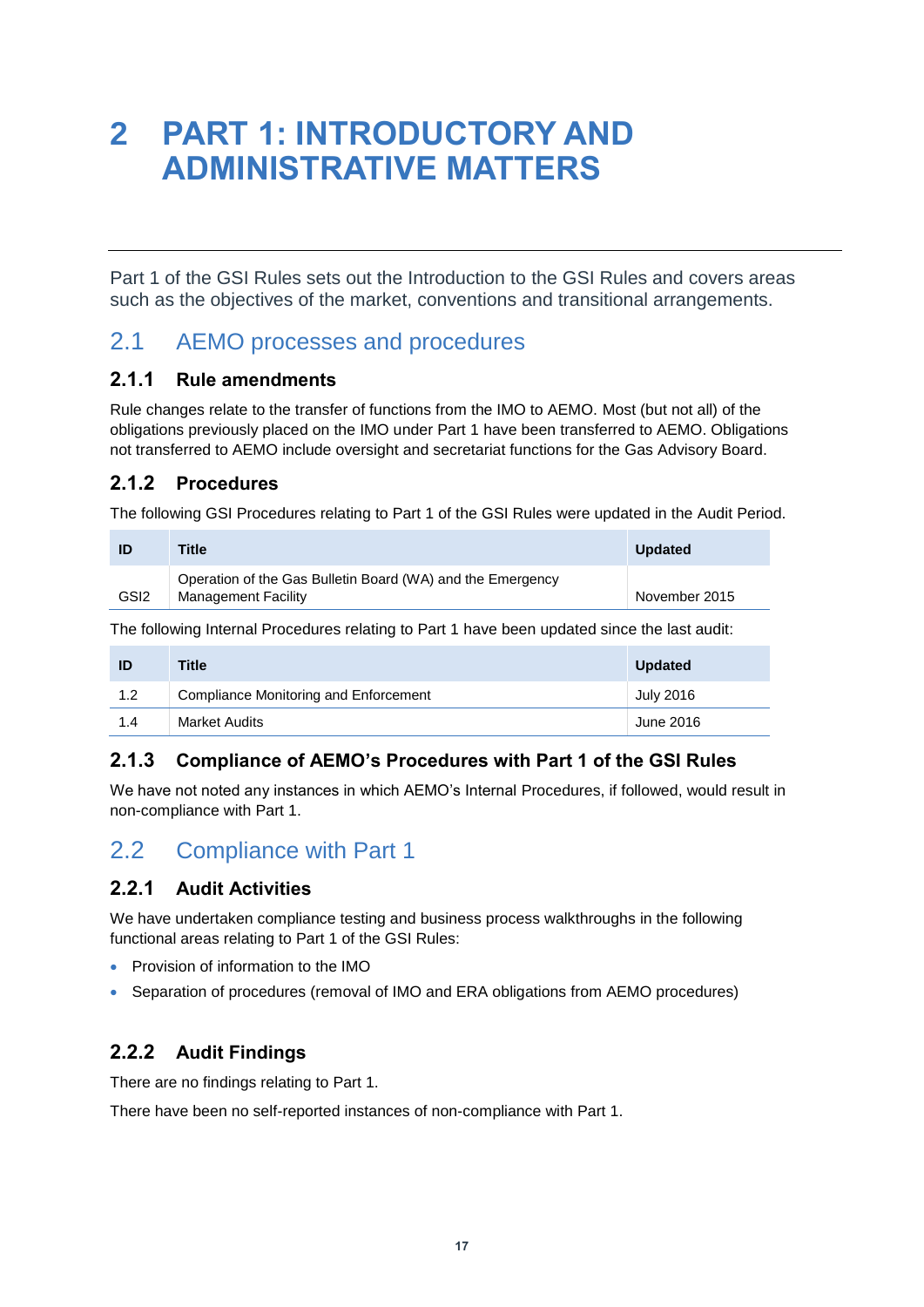# <span id="page-19-0"></span>**3 PART 2: REGISTRATION**

Part 2 of the GSI Rules covers the registration of participants and facilities, including registration, deregistration, transfers, and exemptions.

## <span id="page-19-1"></span>3.1 AEMO processes and procedures

#### **3.1.1 Rule amendments**

All obligations previously placed on the IMO under Part 2 have been transferred to AEMO. A handful of new obligations to notify the IMO in certain situations have been added.

#### **3.1.2 Procedures**

The following GSI Procedures relating to Part 2 of the GSI Rules were updated in the Audit Period.

| ID                                                                                           | <b>Title</b>            | <b>Updated</b> |  |
|----------------------------------------------------------------------------------------------|-------------------------|----------------|--|
| GSI <sub>1</sub>                                                                             | <b>GBB Registration</b> | November 2015  |  |
| The following Internal Procedures relating to Part 2 have been updated since the last audit: |                         |                |  |

| -ID.            | <b>Title</b>                              | <b>Updated</b> |
|-----------------|-------------------------------------------|----------------|
| CF <sub>1</sub> | <b>GBB Work Instructions (confluence)</b> | August 2015    |

#### **3.1.3 Compliance of AEMO's Procedures with Part 2 of the GSI Rules**

We have noted the following instances in which AEMO's internal procedures, if followed, would result in non-compliance with Part 2:

 AEMO's confluence wiki functions as the internal procedures for GSI functions. They have not been updated to include new obligations arising from the 30 November 2015 transfer of IMO functions to AEMO.

## <span id="page-19-2"></span>3.2 Compliance with Part 2

#### **3.2.1 Audit Activities**

We have undertaken compliance testing and business process walkthroughs in the following functional areas relating to Part 2 of the GSI Rules:

• Provision of information to the IMO.

### **3.2.2 Audit Findings**

[Table 11](#page-20-0) summarises audit findings by compliance rating and risk rating.

[Table 12](#page-21-0) provides details of audit findings that were classified as Compliance Rating 2 and 3.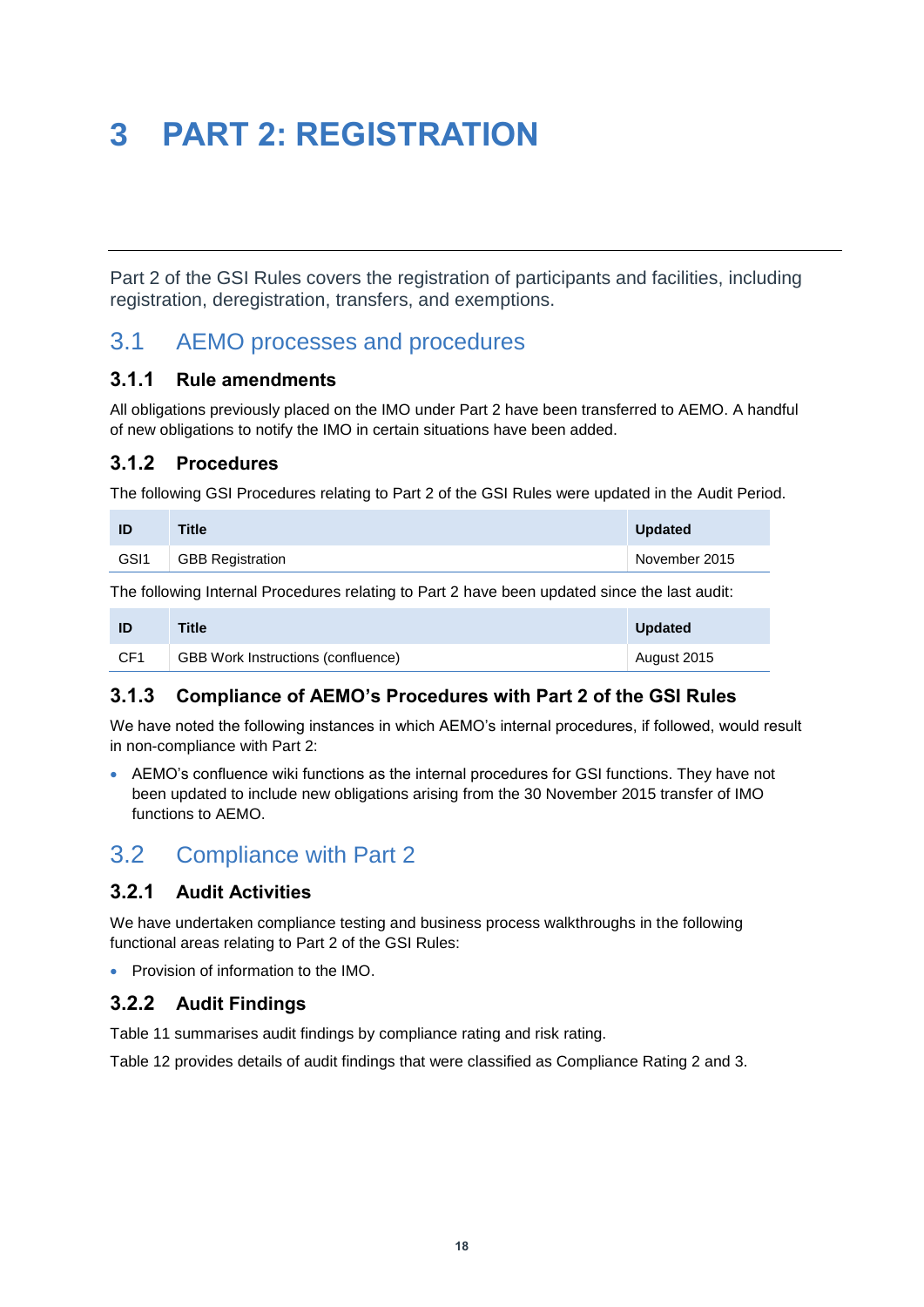#### <span id="page-20-0"></span>**Table 11: Summary of audit findings classified by compliance and risk ratings**

| <b>Risk rating</b> | <b>Compliance rating</b> |   |   |
|--------------------|--------------------------|---|---|
|                    |                          | 2 | 3 |
|                    |                          |   |   |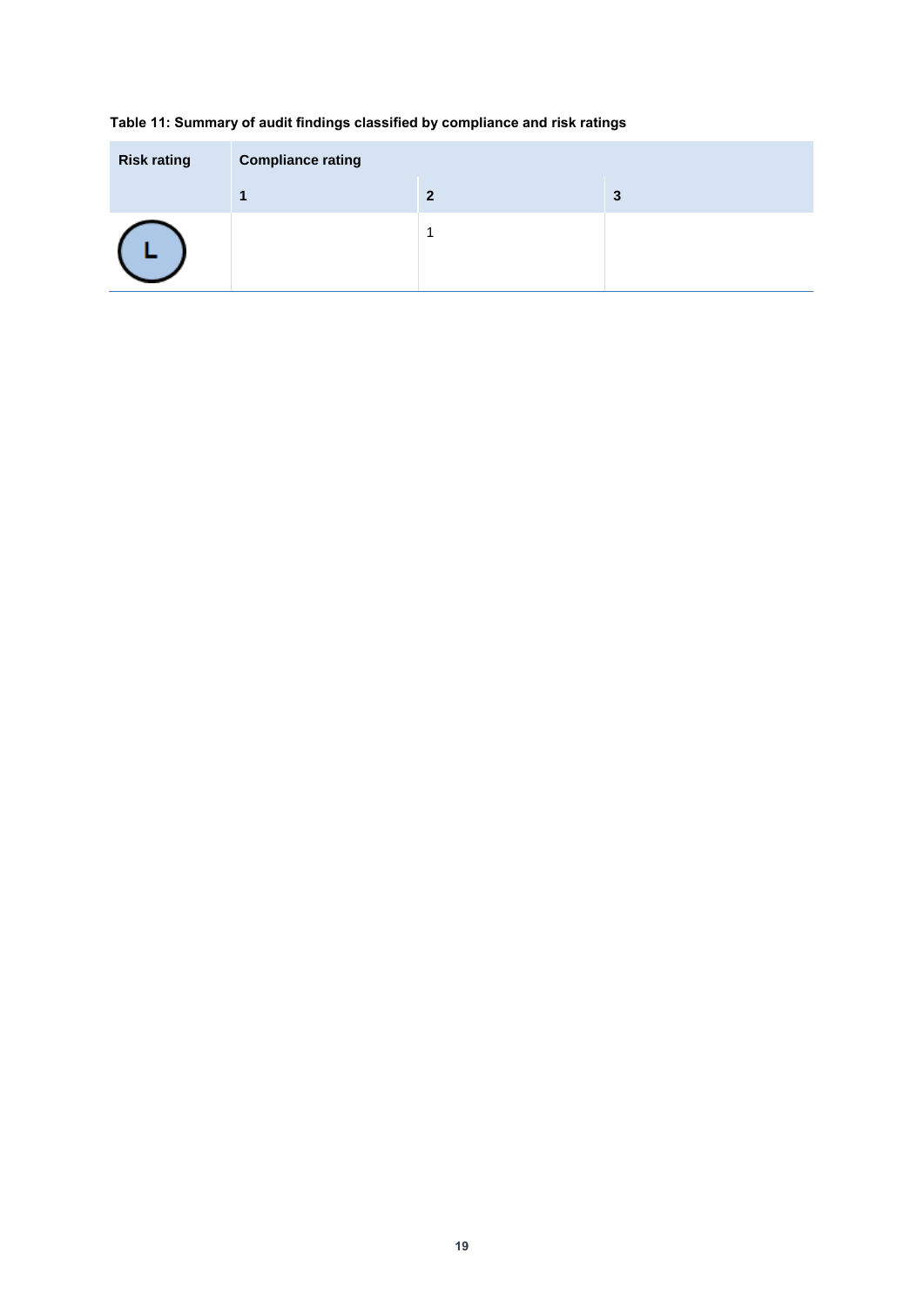#### **Table 12: Summary of Compliance Rating 2 & 3 Audit Findings**

<span id="page-21-0"></span>

| <b>Finding</b>                                                                                            | Compliance &<br><b>Risk Rating</b> | <b>Description</b>                                                                                                                                                                                                                                                                                                                                                                                                                                                                                                                                                                                                                                                                                                                                                             |
|-----------------------------------------------------------------------------------------------------------|------------------------------------|--------------------------------------------------------------------------------------------------------------------------------------------------------------------------------------------------------------------------------------------------------------------------------------------------------------------------------------------------------------------------------------------------------------------------------------------------------------------------------------------------------------------------------------------------------------------------------------------------------------------------------------------------------------------------------------------------------------------------------------------------------------------------------|
| Confluence work instructions for<br>GBB registration have not been<br>updated for IMO->AEMO<br>transition |                                    | AEMO's confluence wiki functions as the internal procedures for GSI functions. They have not been updated to reflect the<br>30 November 2015 transfer of IMO functions to AEMO. In particular, they are missing rules 34(4), 36(5) and 39(5) which<br>relate to advising the IMO of any conditions AEMO impose on a registered, deregistered or transferred facility.<br>The changes are relatively minor, and are only triggered with new registrations, deregistrations, or transfers, so we have<br>not observed anything that suggests there has actually been an issue in this area. Nevertheless, correct procedure<br>documentation is an important control for compliance risk. If the instructions were followed as written, AEMO would not<br>comply with the rules. |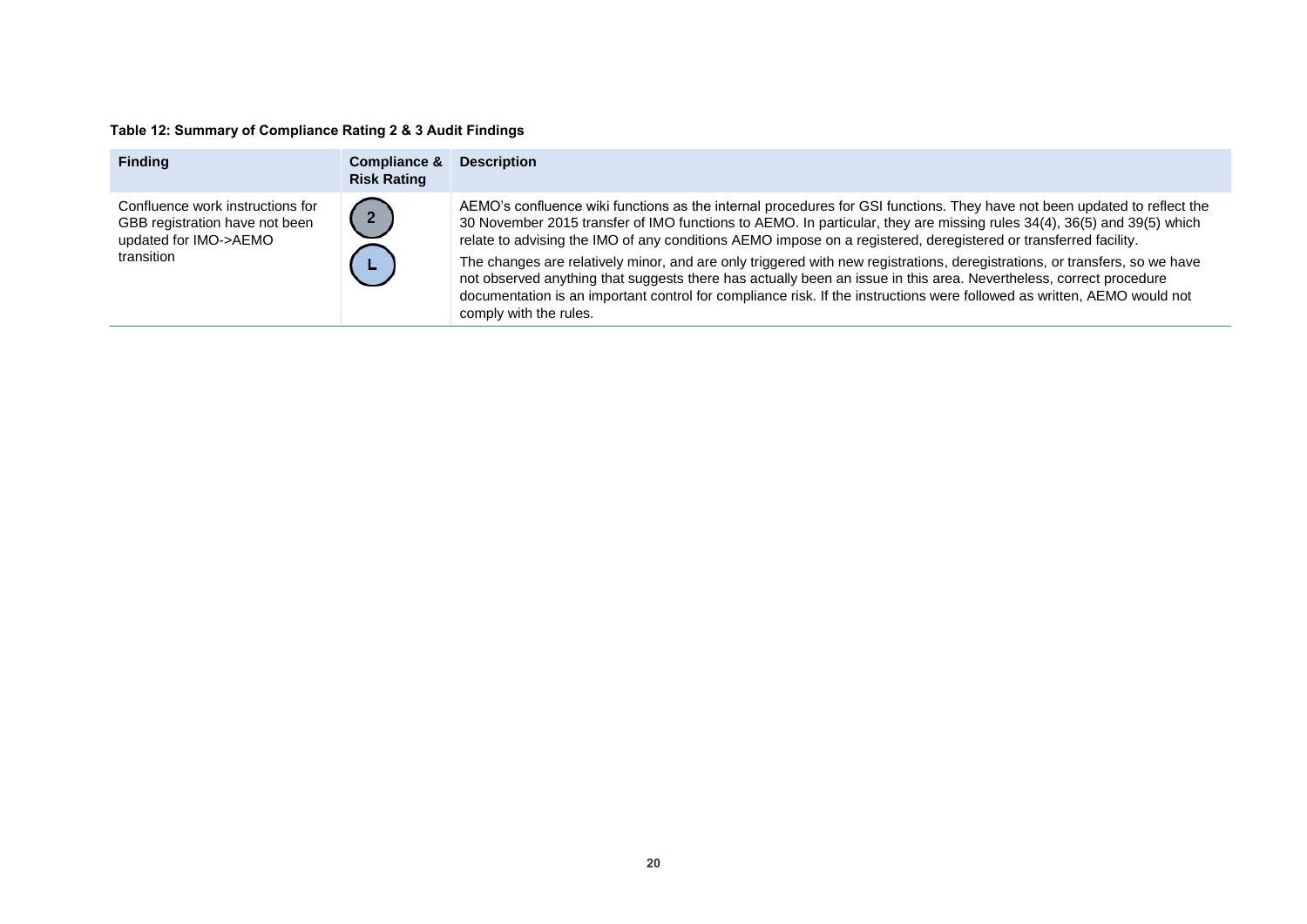# <span id="page-22-0"></span>**4 PART 3: PROVISION OF INFORMATION FOR GBB**

Part 3 of the GSI Rules deals with the GBB information requirements pertaining to Gas Market Participants and the various classes of Facilities.

## <span id="page-22-1"></span>4.1 AEMO processes and procedures

#### **4.1.1 Rule amendments**

All obligations previously placed on the IMO under Part 3 have been transferred to AEMO.

### **4.1.2 Procedures**

The following GSI Procedures relating to Part 3 of the GSI Rules have been updated since the last audit.

| ID               | <b>Title</b>            | <b>Updated</b> |
|------------------|-------------------------|----------------|
| GSI <sub>1</sub> | <b>GBB Registration</b> | November 2015  |

There are no internal procedures relating to Part 3.

### **4.1.3 Compliance of AEMO's Procedures with Part 3 of the GSI Rules**

We have not noted any instances in which AEMO's Internal Procedures, if followed, would result in non-compliance with Part 3.

# <span id="page-22-2"></span>4.2 Compliance with Part 3

We have not conducted any audit procedures to assess AEMO's compliance with Part 3 of the GSI Rules.

There have been no self-reported instances of non-compliance with Part 3.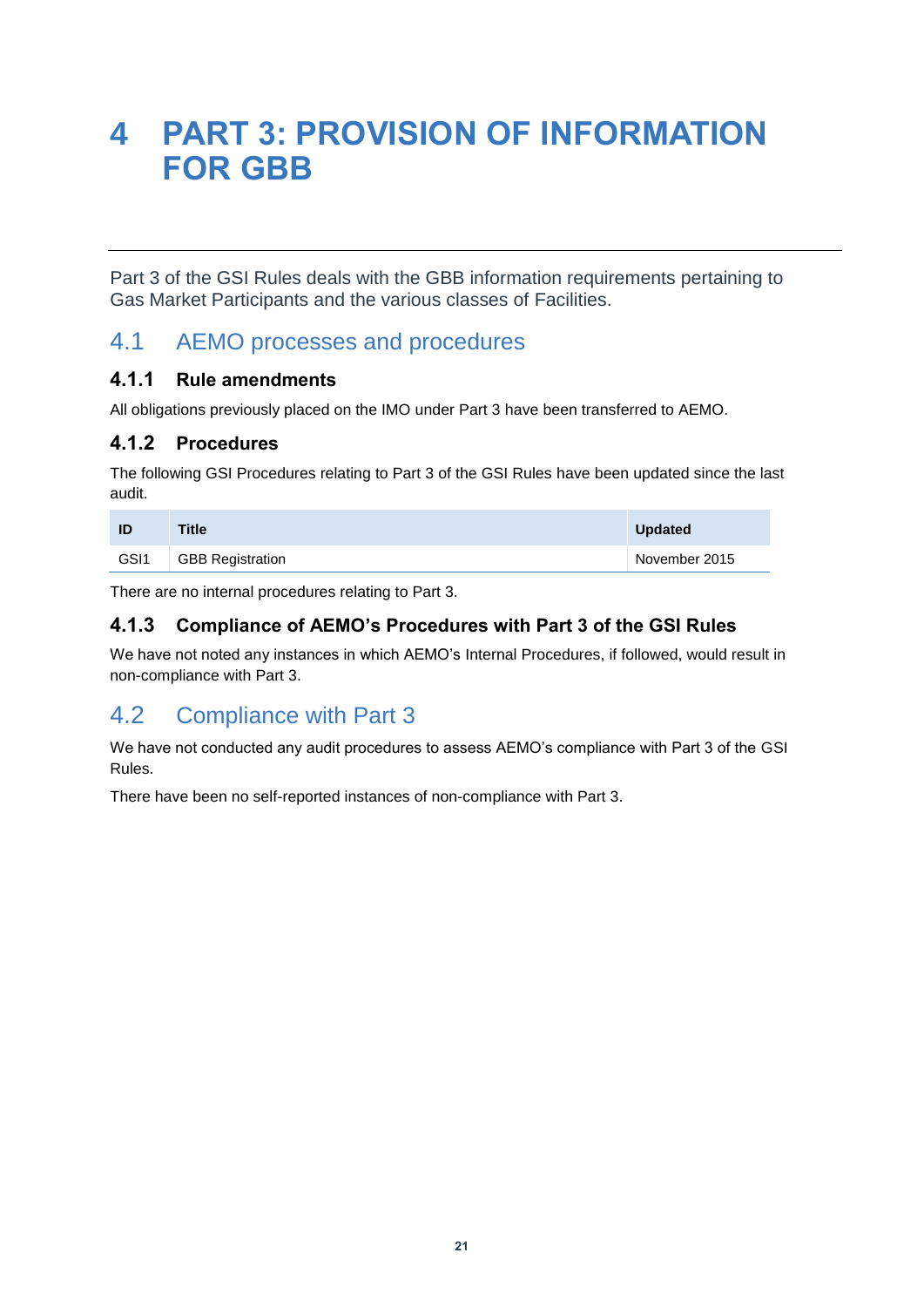# <span id="page-23-0"></span>**5 PART 4: THE GAS BULLETIN BOARD**

Part 4 of the GSI Rules describes the information that is required to be published on the Gas Bulletin Board.

## <span id="page-23-1"></span>5.1 AEMO processes and procedures

#### **5.1.1 Rule amendments**

All obligations previously placed on the IMO under Part 4 have been transferred to AEMO.

#### **5.1.2 Procedures**

There are no GSI Procedures or internal procedures relating to Part 4 of the GSI Rules.

## <span id="page-23-2"></span>5.2 Compliance with Part 4

#### **5.2.1 Audit Activities**

We have undertaken compliance testing and business process walkthroughs in the following functional areas relating to Part 4 of the GSI Rules:

**EMF** activation.

#### **5.2.2 Audit Findings**

[Table 13](#page-23-3) summarises audit findings by compliance rating and risk rating.

[Table 14](#page-24-0) provides details of audit findings that were classified as Compliance Rating 1 (i.e. incidents of non-compliance with Part 4 of the GSI Rules).

#### <span id="page-23-3"></span>**Table 13: Summary of audit findings classified by compliance and risk ratings**

| <b>Risk rating</b> | <b>Compliance rating</b> |   |   |
|--------------------|--------------------------|---|---|
|                    |                          | າ | З |
|                    |                          |   |   |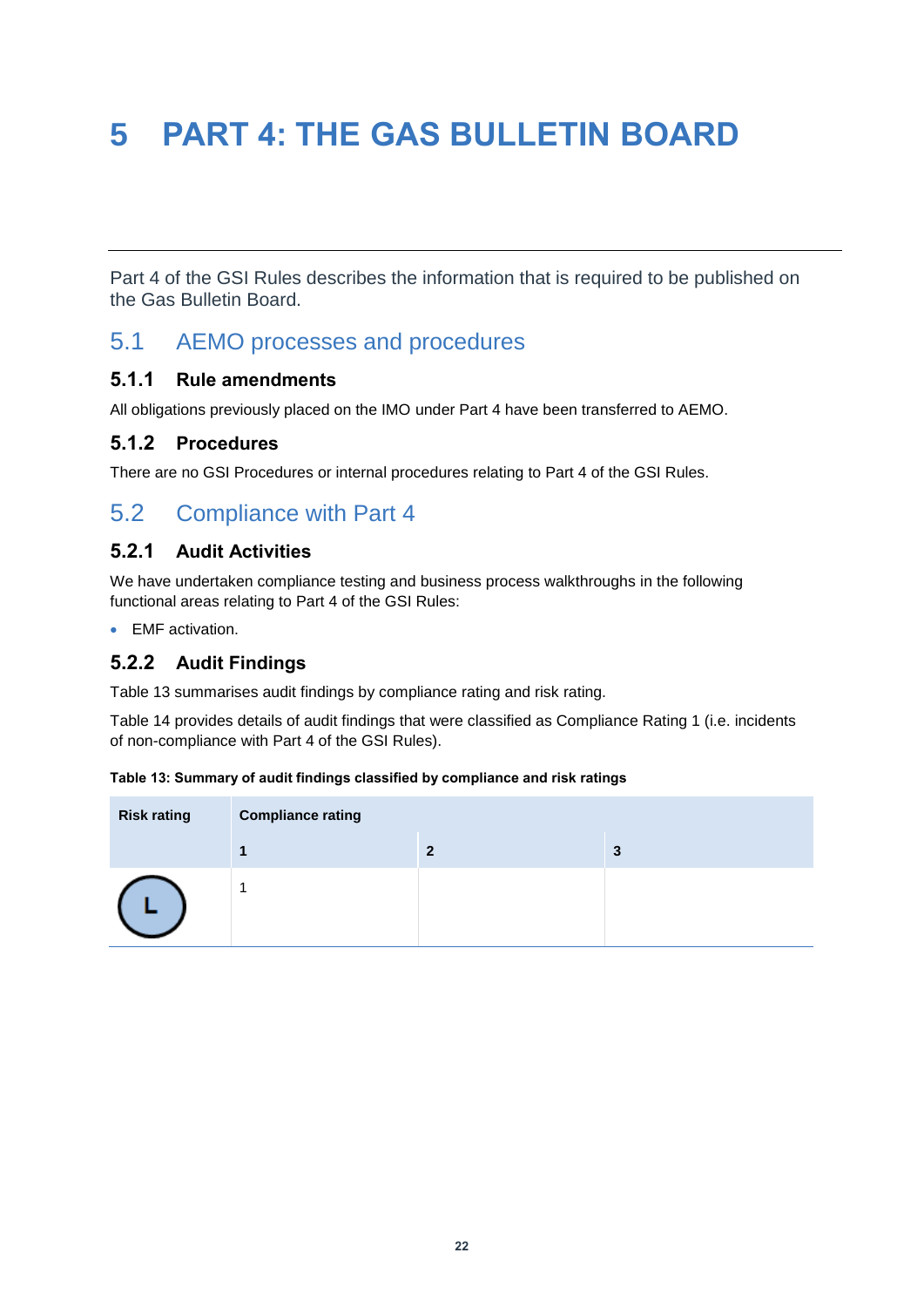<span id="page-24-0"></span>

| <b>GSI Rule</b> | <b>Risk</b><br>Rating | <b>Description</b>                                                                                                                                                                                                                                                                                                                                                                                                                                                                                                                                                                                                                                                                                                                                                                                                                                                                                                                                                                                                                                                                                                                                                      |
|-----------------|-----------------------|-------------------------------------------------------------------------------------------------------------------------------------------------------------------------------------------------------------------------------------------------------------------------------------------------------------------------------------------------------------------------------------------------------------------------------------------------------------------------------------------------------------------------------------------------------------------------------------------------------------------------------------------------------------------------------------------------------------------------------------------------------------------------------------------------------------------------------------------------------------------------------------------------------------------------------------------------------------------------------------------------------------------------------------------------------------------------------------------------------------------------------------------------------------------------|
| 86              |                       | Rule 86 (1) requires AEMO (and previously the IMO) to publish Nominated and Forecast flow information on the GBB for each Gas Day.<br>This information is submitted by Pipeline Operators under Rule 59 (1) and (2) by 6pm the day before, and updated under Rule 59 (3) on the<br>day.<br>From GSI commencement until August 2016, the IMO and AEMO published the first 86(1) data at 6am. However, this initial publication was<br>based on the latest submitted data (the 59(3) data) which related to the previous day, rather than the latest submitted data for the current<br>day (the 59(1) and (2) data). The reports were recalculated correctly on the receipt of the first 59(3) submission for the current day.<br>The IMO and AEMO did publish the correct data every day, but for between 2 and 5 % hours at the beginning of each day, incorrect data<br>was displayed. This issue was caused by a software bug in the GBB, which was corrected in August 2016.<br>We have deemed these incidents to be non-material incidents as it is unlikely that participant decisions would have been affected by the<br>incorrect information in that timeframe. |

**Table 14: Summary of Compliance Rating 1 Audit Findings (i.e. incidents of non-compliance with Part 4 of the GSI Rules).**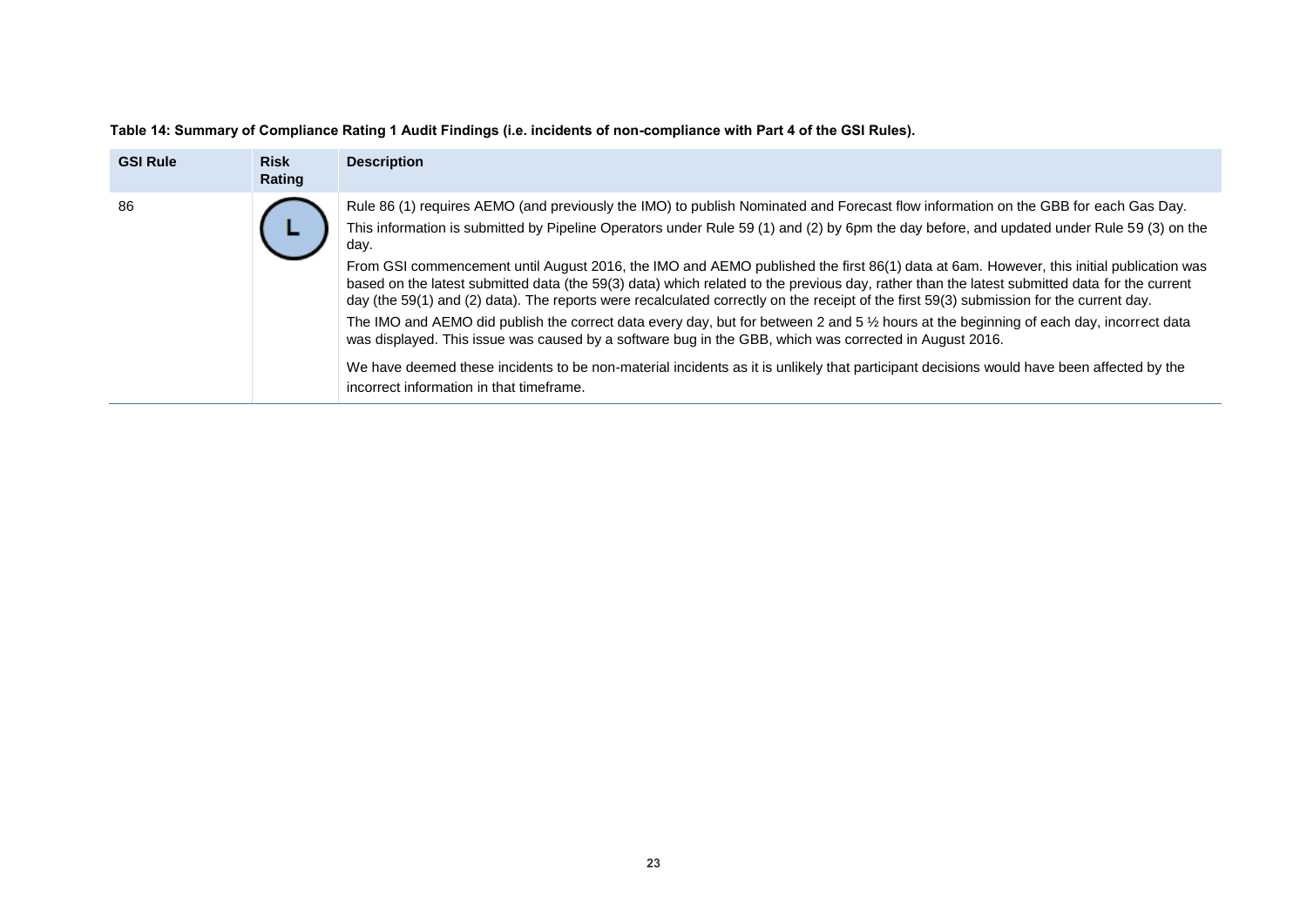# <span id="page-25-0"></span>**6 PART 5: THE EMERGENCY MANAGEMENT FACILITY**

Part 5 of the GSI Rules describes the operation of the Emergency Management Facility (EMF), the information that is to be published on the EMF, and the access requirements and limitations.

## <span id="page-25-1"></span>6.1 AEMO processes and procedures

#### **6.1.1 Rule amendments**

All obligations previously placed on the IMO under Part 5 have been transferred to AEMO.

#### **6.1.2 Procedures**

The following GSI Procedures relating to Part 5 of the GSI Rules were updated in the Audit Period.

| ID               | <b>Title</b>                                                                             | <b>Updated</b> |
|------------------|------------------------------------------------------------------------------------------|----------------|
| GSI <sub>2</sub> | Operation of the Gas Bulletin Board (WA) and the Emergency<br><b>Management Facility</b> | November 2015  |
|                  |                                                                                          |                |

The following Internal Procedures relating to Part 5 have been updated since the last audit:

| ID  | <b>Title</b>                              | <b>Updated</b> |
|-----|-------------------------------------------|----------------|
| CF1 | <b>GBB Work Instructions (confluence)</b> | August 2015    |

### **6.1.3 Compliance of AEMO's Procedures with Part 5 of the GSI Rules**

We have not noted any instances in which AEMO's Internal Procedures, if followed, would result in non-compliance with Part 5.

# <span id="page-25-2"></span>6.2 Compliance with Part 5

### **6.2.1 Audit Activities**

We have undertaken compliance testing and business process walkthroughs in the following functional areas relating to Part 5 of the GSI Rules:

• EMF activation.

### **6.2.2 Audit Findings**

There are no findings relating to Part 5.

There have been no self-reported instances of non-compliance with Part 5.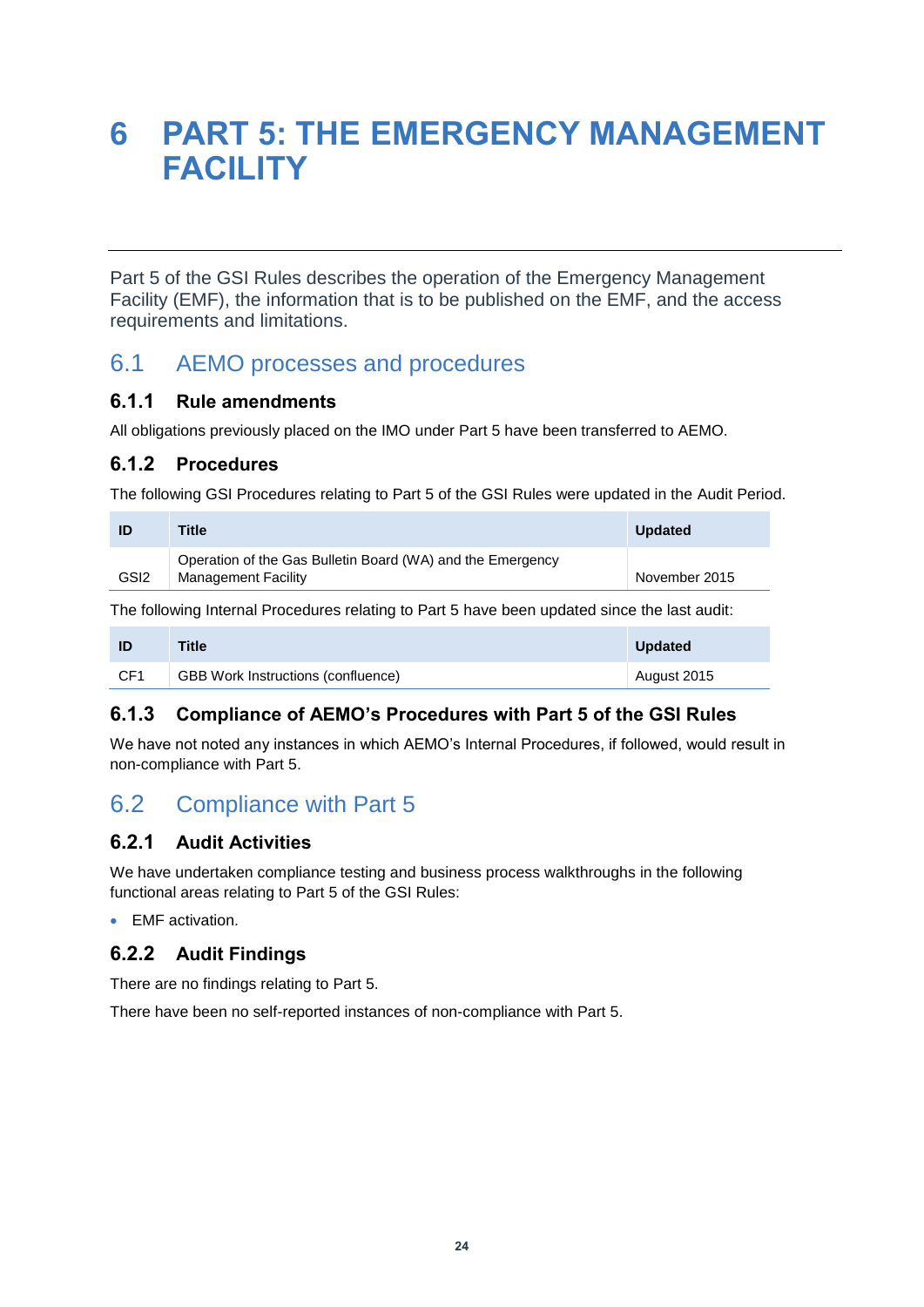# <span id="page-26-0"></span>**7 PART 6: THE GAS STATEMENT OF OPPORTUNITIES**

Part 6 of the GSI Rules describes the high-level requirements for the publication and content of the Gas Statement of Opportunities (GSOO).

## <span id="page-26-1"></span>7.1 AEMO processes and procedures

#### **7.1.1 Rule amendments**

All obligations previously placed on the IMO under Part 6 have been transferred to AEMO.

### **7.1.2 Procedures**

There are no GSI Procedures relating to Part 6 of the GSI Rules.

The following Internal Procedures relating to Part 6 have been updated since the last audit:

|       | <b>Title</b>            | <b>Updated</b> |
|-------|-------------------------|----------------|
| 3.7.1 | Preparation of the GSOO | August 2016    |

## **7.1.3 Compliance of AEMO's Procedures with Part 6 of the GSI Rules**

We have not noted any instances in which AEMO's Internal Procedures, if followed, would result in non-compliance with Part 6.

## <span id="page-26-2"></span>7.2 Compliance with Part 6

We have not conducted any audit procedures to assess AEMO's compliance with Part 6 of the GSI Rules.

There have been no self-reported instances of non-compliance with Part 6.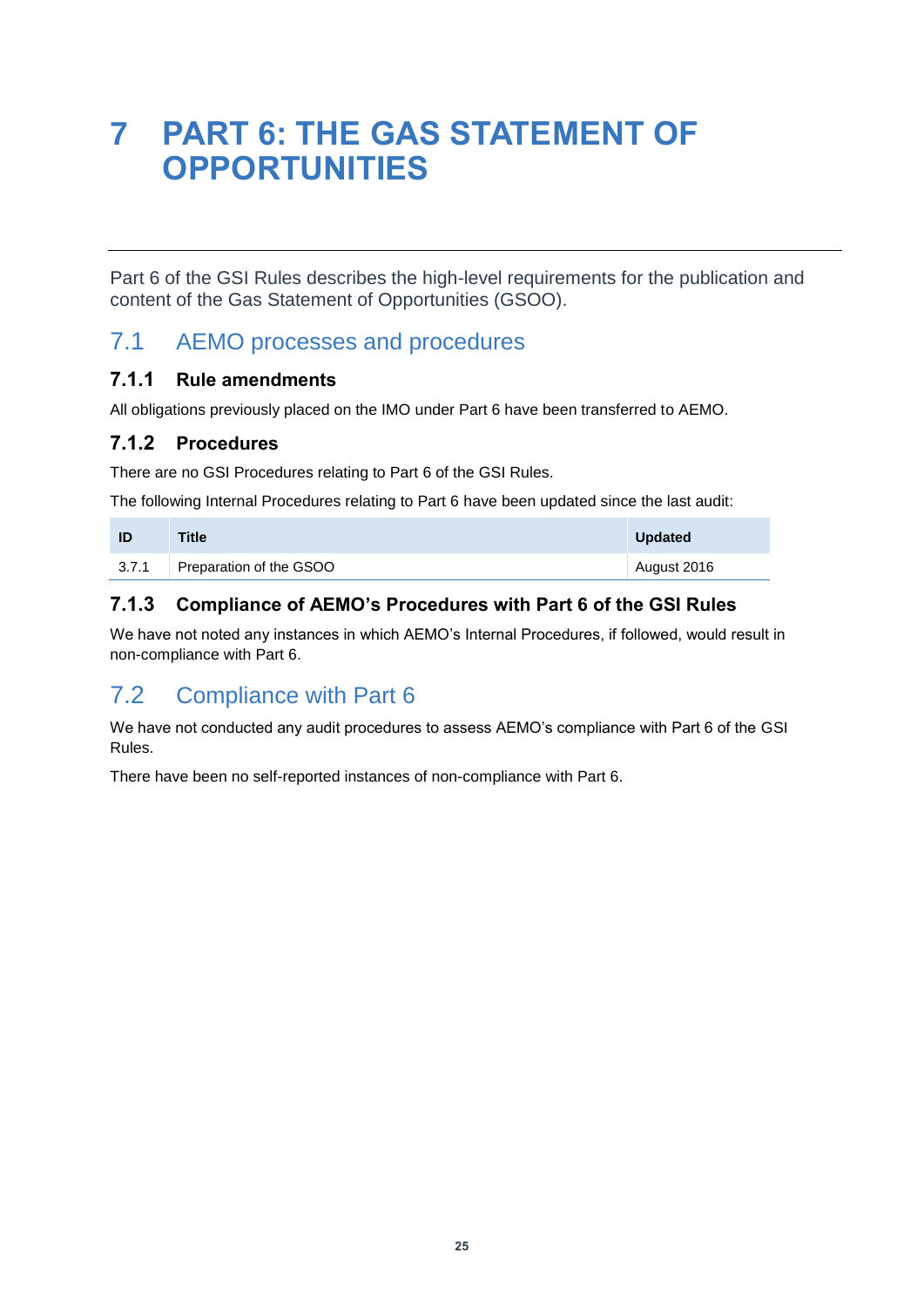# <span id="page-27-0"></span>**8 PART 7: BUDGET AND FEES**

Part 7 of the GSI Rules covers AEMO's allowable revenue, budget and fees.

## <span id="page-27-1"></span>8.1 AEMO processes and procedures

#### **8.1.1 Rule amendments**

Many (but not all) of the obligations previously placed on the IMO under Part 7 have been transferred to AEMO. Provisions relating to the determination of the IMO budget have remained with the IMO, and new provisions introduced relating to the determination of the AEMO budget. There are also changes to fee calculations and invoicing to incorporate the multiple entities (AEMO, ERA and IMO) who recover costs through market fees, though these are amended by the transitional rules in Schedule 3.

### **8.1.2 Procedures**

There are no GSI Procedures relating to Part 7 of the GSI Rules.

The following Internal Procedures relating to Part 7 have been updated since the last audit:

| ID  | <b>Title</b>                 | <b>Updated</b> |
|-----|------------------------------|----------------|
| 5.2 | Determination of AEMO Budget | August 2016    |
| 5.3 | Fees                         | August 2016    |

### **8.1.3 Compliance of AEMO's Procedures with Part 7 of the GSI Rules**

We have noted the following instances in which AEMO's internal procedures, if followed, would result in non-compliance with Part 7:

- AEMO's internal procedure *5.2 Determination of AEMO Budget* has not been updated to reflect the new (30 November 2015) provisions for AEMO budgeting
- AEMO's internal procedure *5.3 Fees* has not been updated to reflect the 30 November transfer of IMO functions to AEMO.

## <span id="page-27-2"></span>8.2 Compliance with Part 7

### **8.2.1 Audit Activities**

We have undertaken compliance testing and business process walkthroughs in the following functional areas relating to Part 7 of the GSI Rules:

Budgeting and division of fees.

### **8.2.2 Audit Findings**

[Table 15](#page-28-0) summarises audit findings by compliance rating and risk rating.

[Table 16](#page-29-0) provides details of audit findings that were classified as Compliance Rating 2 and 3.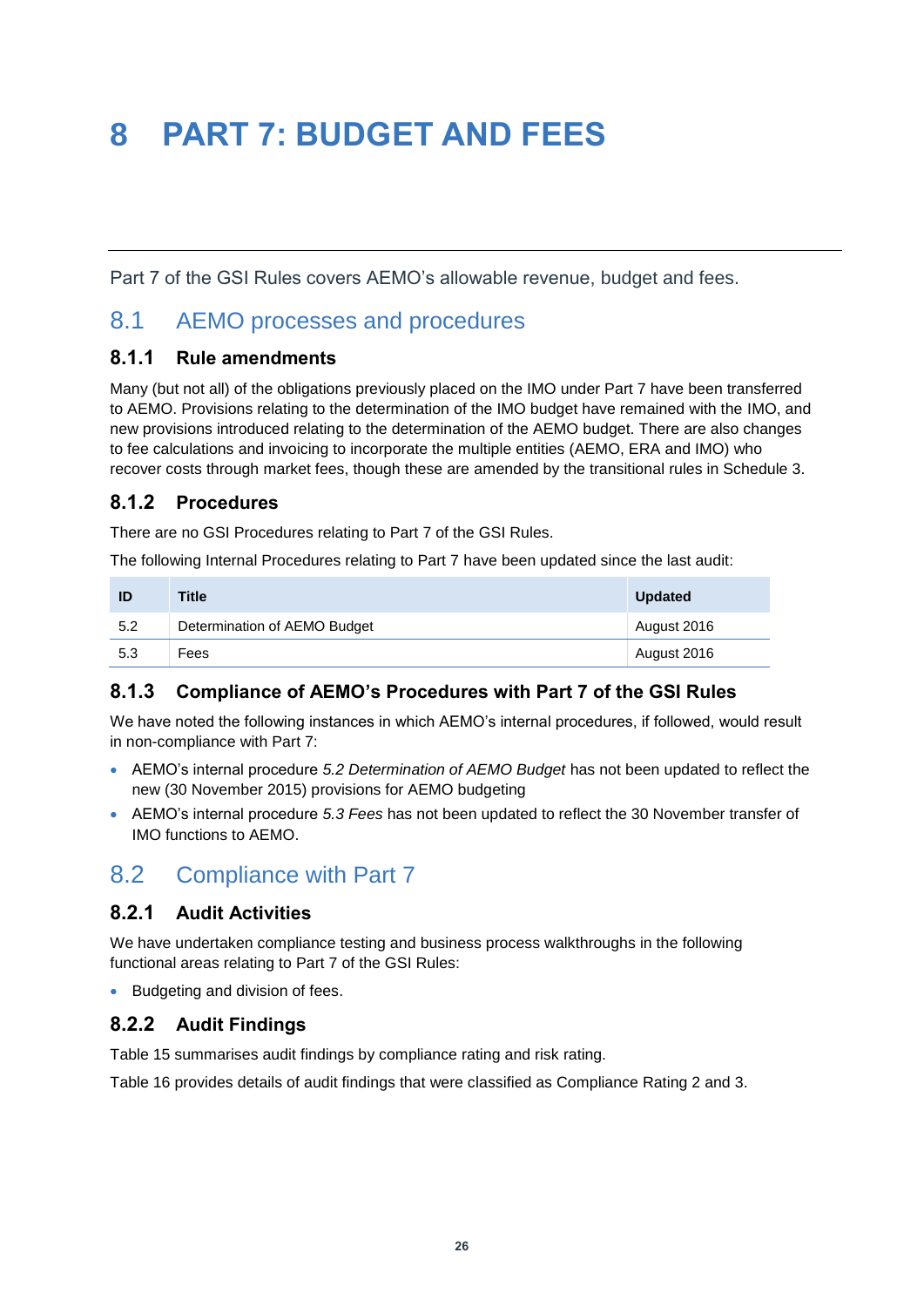| <b>Risk rating</b> | <b>Compliance rating</b> |                |   |
|--------------------|--------------------------|----------------|---|
|                    |                          | $\overline{2}$ | 3 |
| <u>IVI</u>         |                          | 1              |   |
|                    |                          |                |   |

#### <span id="page-28-0"></span>**Table 15: Summary of audit findings classified by compliance and risk ratings**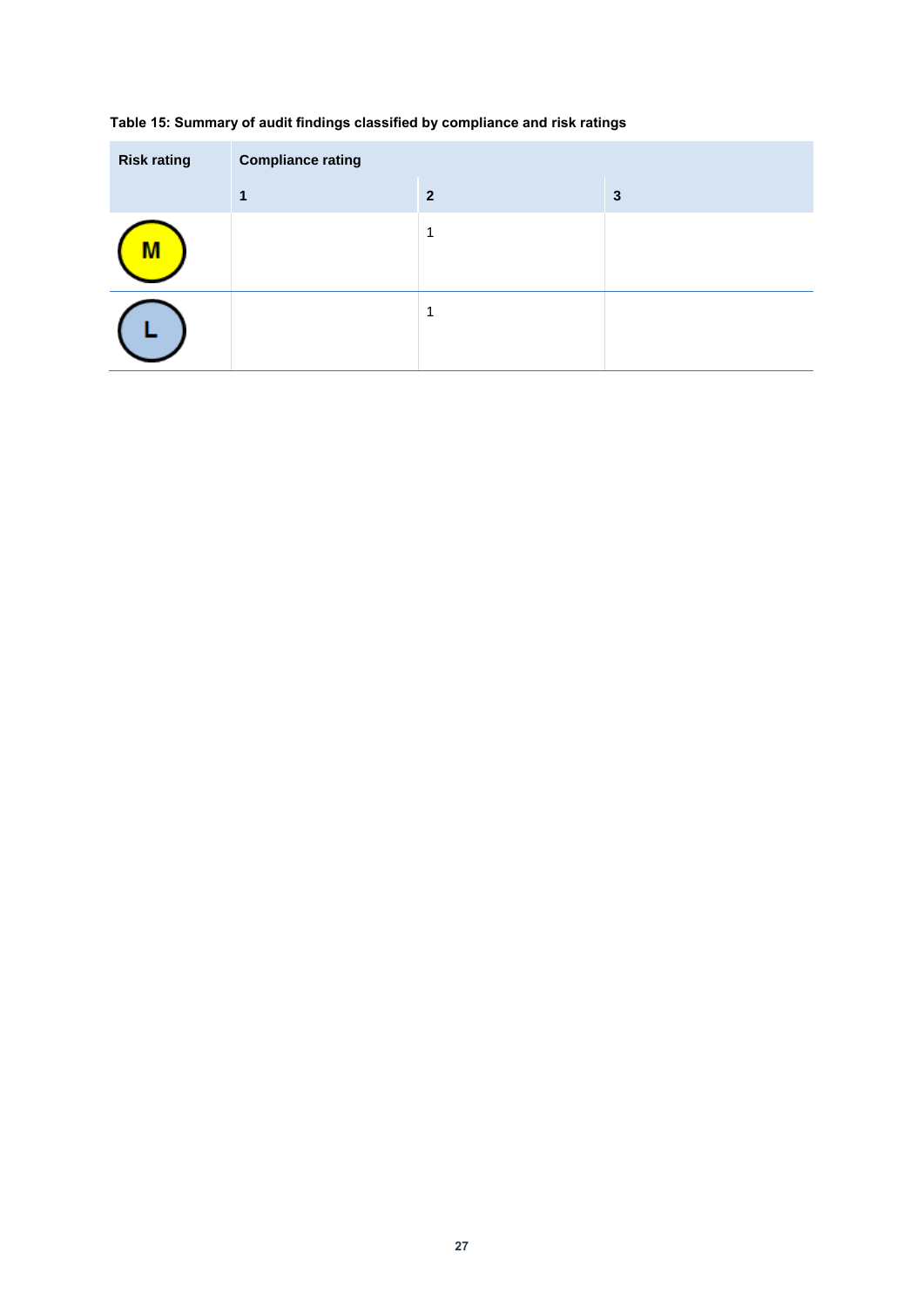#### **Table 16: Summary of Compliance Rating 2 & 3 Audit Findings**

<span id="page-29-0"></span>

| <b>Finding</b>                                                                            | <b>Compliance &amp;</b><br><b>Risk Rating</b> | <b>Description</b>                                                                                                                                                                                                                                                                                                                                                                                                                                                                                                               |
|-------------------------------------------------------------------------------------------|-----------------------------------------------|----------------------------------------------------------------------------------------------------------------------------------------------------------------------------------------------------------------------------------------------------------------------------------------------------------------------------------------------------------------------------------------------------------------------------------------------------------------------------------------------------------------------------------|
| Internal procedure 5.2<br>Determination of AEMO Budget<br>has not been updated to reflect |                                               | This internal procedure has not been updated to reflect the new (30 November 2015) rules around AEMO budgeting, in<br>particular there is no implementation of the new Rules 111A(1)-(6) "Determination of AEMO Budget".<br>The full set of new obligations has not yet been triggered, and we have not observed anything that suggests there has                                                                                                                                                                                |
| rule changes in the period                                                                |                                               | actually been an issue in this area, but correct procedure documentation is an important control for compliance risk. If the<br>procedure were followed as written, AEMO would not comply with the rules.                                                                                                                                                                                                                                                                                                                        |
| Internal procedure 5.3 Fees has<br>not been updated to reflect rule                       |                                               | This internal procedure has not been updated to reflect the new rules around setting and paying GSI fees, and in particular,<br>makes no mention of payments to the IMO and ERA.                                                                                                                                                                                                                                                                                                                                                 |
| changes in the period                                                                     |                                               | The full set of new obligations has not yet been triggered, and we have not observed anything that suggests there has<br>actually been an issue in this area. Payments have been made to the IMO and ERA on a reasonable basis, as per<br>transitional provisions, and were not required to be itemized on GSI invoices during the audit year. Nevertheless, correct<br>procedure documentation is an important control for compliance risk. If the procedure were followed as written, AEMO<br>would not comply with the rules. |
|                                                                                           |                                               | We understand that AEMO has drafted, but not yet approved, updates to this procedure.                                                                                                                                                                                                                                                                                                                                                                                                                                            |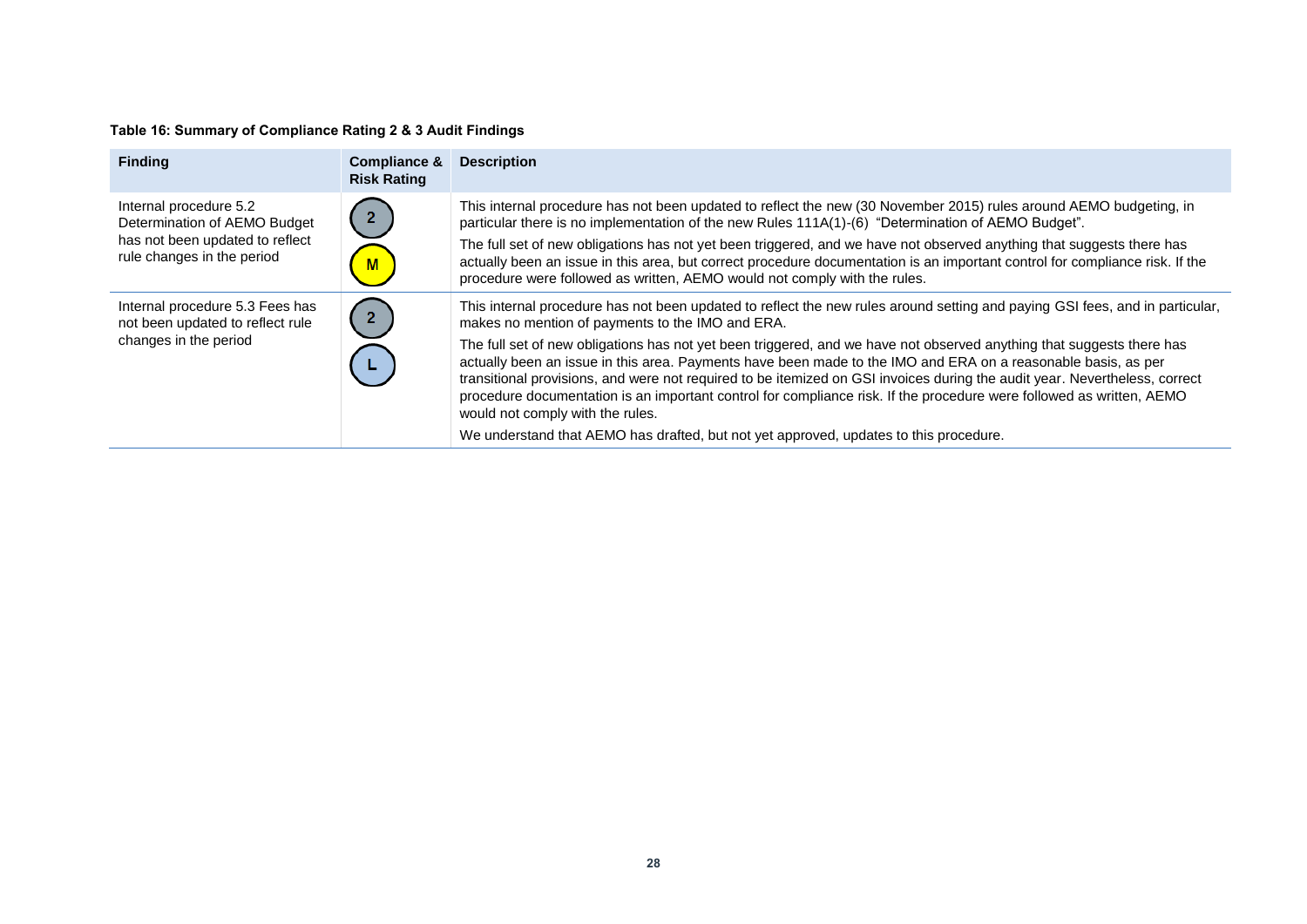# <span id="page-30-0"></span>**9 PART 8: RULE CHANGES**

Part 8 of the GSI Rules details the process for making changes to the GSI Rules, including rule change proposals, consultations, approvals and timelines.

## 9.1 AEMO processes and procedures

#### **9.1.1 Rule amendments**

<span id="page-30-1"></span>None of the obligations previously placed on the IMO under Part 8 have been transferred to AEMO.

#### **9.1.2 Procedures**

There are no GSI Procedures or Internal Procedures relating to Part 8 of the GSI Rules, as the IMO's 'Rule Change' internal procedure was not retained by AEMO after 30 November 2015.

## 9.2 Compliance with Part 8

#### **9.2.1 Audit Activities**

<span id="page-30-2"></span>We have undertaken compliance testing and business process walkthroughs in the following functional areas relating to Part 8 of the GSI Rules:

• Separation of procedures (removal of IMO and ERA obligations from AEMO procedures).

#### **9.2.2 Audit Findings**

There are no findings relating to Part 8.

There have been no self-reported instances of non-compliance with Part 8.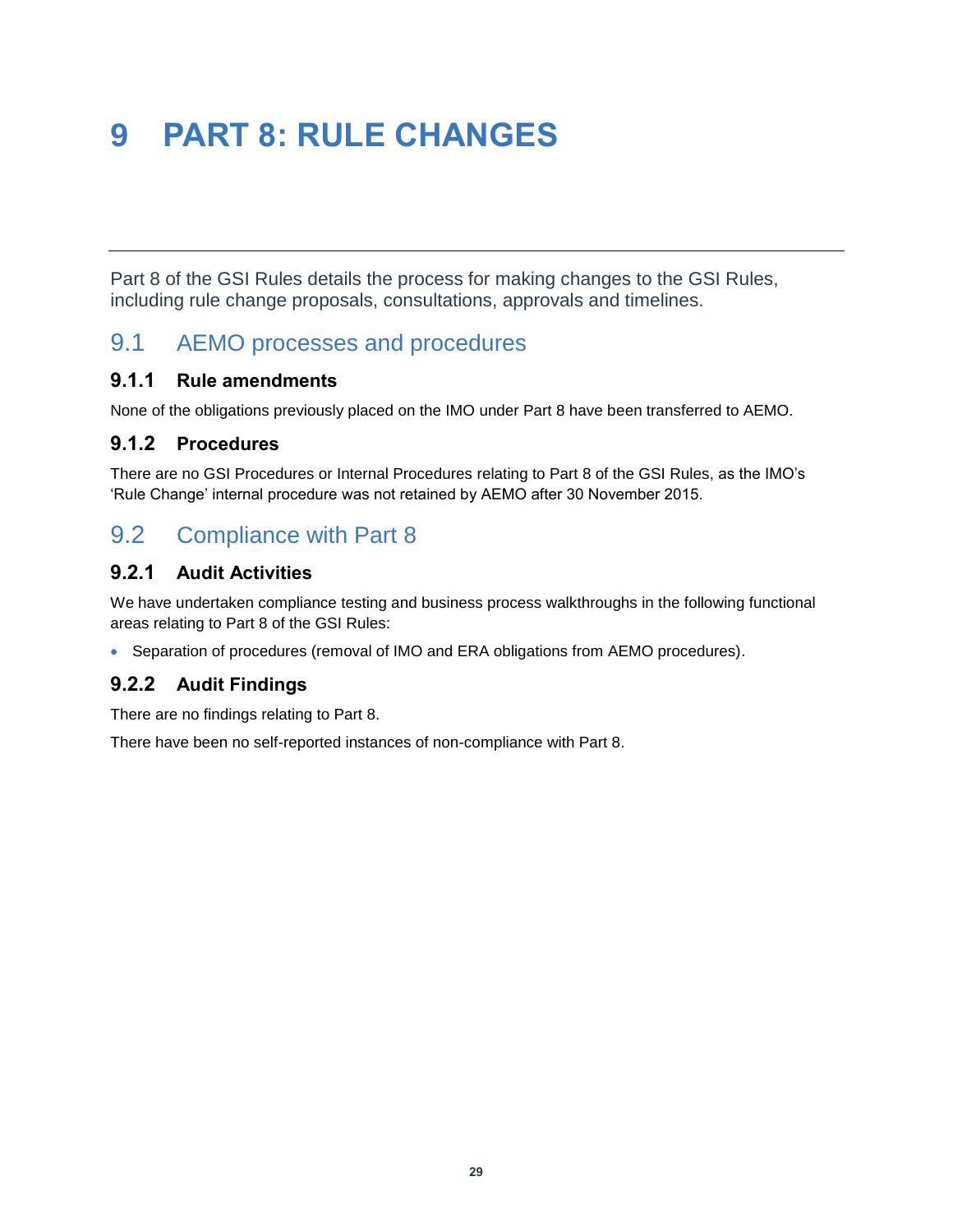# <span id="page-31-0"></span>**10 PART 9: GSI PROCEDURES**

Part 9 of the GSI Rules details the process for developing and changing GSI Procedures, including subject matter, procedure change proposals, consultations, approvals, publication, and timelines.

## 10.1 AEMO processes and procedures

#### **10.1.1 Rule amendments**

<span id="page-31-1"></span>Procedure making obligations previously placed solely on the IMO under Part 9 are now placed on both IMO and AEMO, but only in relation to their respective functions.

#### **10.1.2 Procedures**

There are no GSI Procedures relating to Part 9 of the GSI Rules.

The following Internal Procedures relating to Part 9 have been updated since the last audit:

| ID    | <b>Title</b>            | <b>Updated</b> |
|-------|-------------------------|----------------|
| 4.2.2 | Market Procedure Change | July 2016      |

### **10.1.3 Compliance of AEMO's Procedures with Part 9 of the GSI Rules**

We have not noted any instances in which AEMO's Internal Procedures, if followed, would result in noncompliance with Part 9.

## 10.2 Compliance with Part 9

### **10.2.1 Audit Activities**

<span id="page-31-2"></span>We have undertaken compliance testing and business process walkthroughs in the following functional areas relating to Part 9 of the GSI Rules:

• Separation of procedures (removal of IMO and ERA obligations from AEMO procedures).

### **10.2.2 Audit Findings**

There are no findings relating to Part 9.

There have been no self-reported instances of non-compliance with Part 9.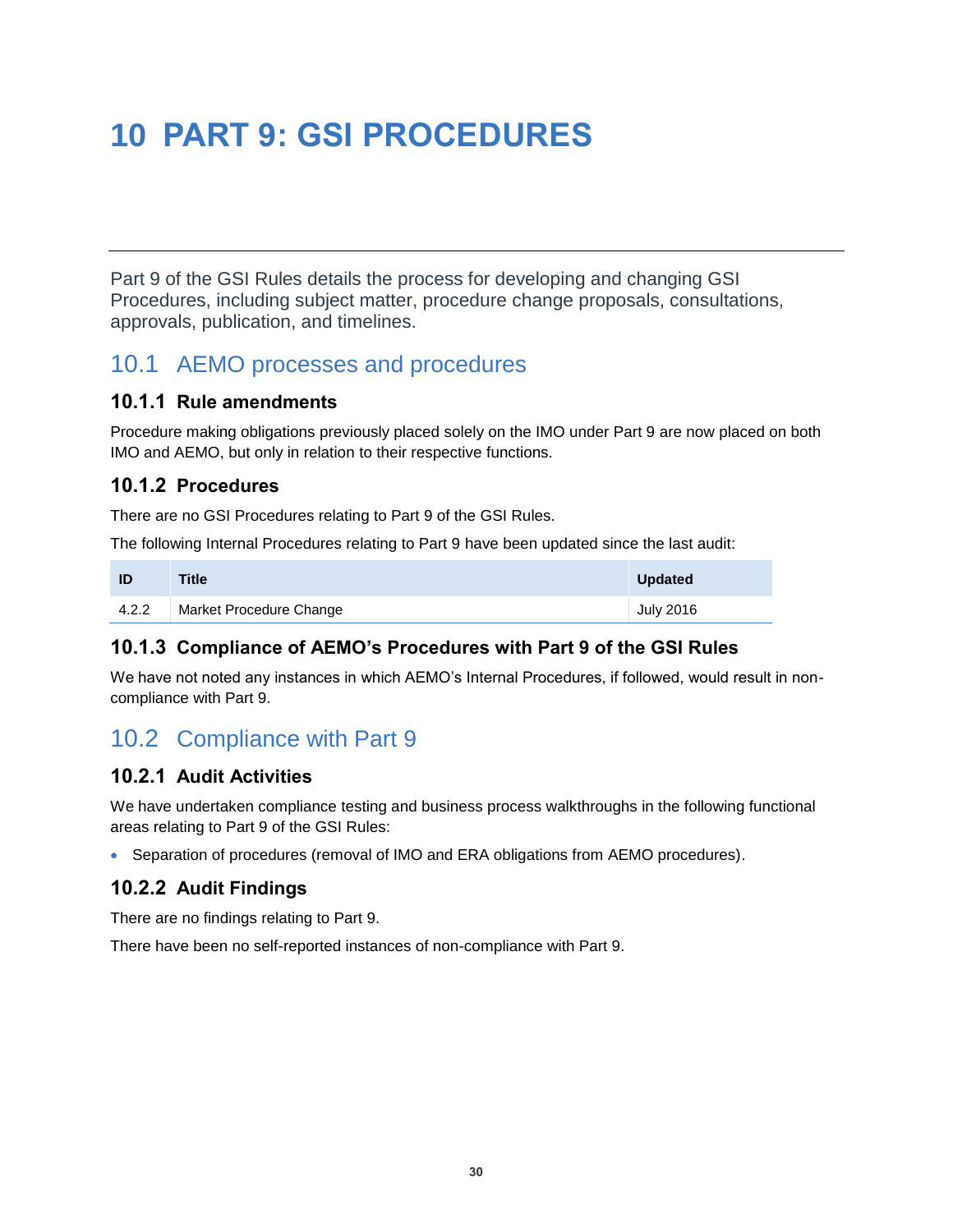# <span id="page-32-0"></span>**11 PART 10: COMPLIANCE AND ENFORCEMENT**

Part 10 of the GSI Rules describes the monitoring, investigating and enforcing compliance of Gas Market Participants with the GSI Rules and GSI Procedures. It also covers auditing of AEMO's own compliance.

## 11.1 AEMO processes and procedures

### **11.1.1 Rule amendments**

<span id="page-32-1"></span>Annual compliance audit obligations previously placed on the IMO under Part 10 have been transferred to AEMO. All other IMO obligations under Chapter 10 were retained by the IMO, and transferred to the ERA on 1 July 2016. New obligations were added requiring AEMO to support the IMO's (and subsequently the ERA's) monitoring functions.

### **11.1.2 Procedures**

There are no GSI Procedures relating to Part 10 of the GSI Rules.

The following Internal Procedures relating to Part 10 have been updated since the last audit:

| ID   | Title                                 | <b>Updated</b> |
|------|---------------------------------------|----------------|
| 1.2  | Compliance Monitoring and Enforcement | July 2016      |
| 1.4  | <b>Market Audits</b>                  | June 2016      |
| 1.14 | <b>GBB CAST</b>                       | February 2016  |

## **11.1.3 Compliance of AEMO's Procedures with Part 10 of the GSI Rules**

We have not noted any instances in which AEMO's Internal Procedures, if followed, would result in noncompliance with Part 10.

## 11.2 Compliance with Part 10

### **11.2.1 Audit Activities**

<span id="page-32-2"></span>We have undertaken compliance testing and business process walkthroughs in the following functional areas relating to Part 10 of the GSI Rules:

Separation of procedures (removal of IMO and ERA obligations from AEMO procedures).

### **11.2.2 Audit Findings**

There are no findings relating to Part 10.

There have been no self-reported instances of non-compliance with Part 10.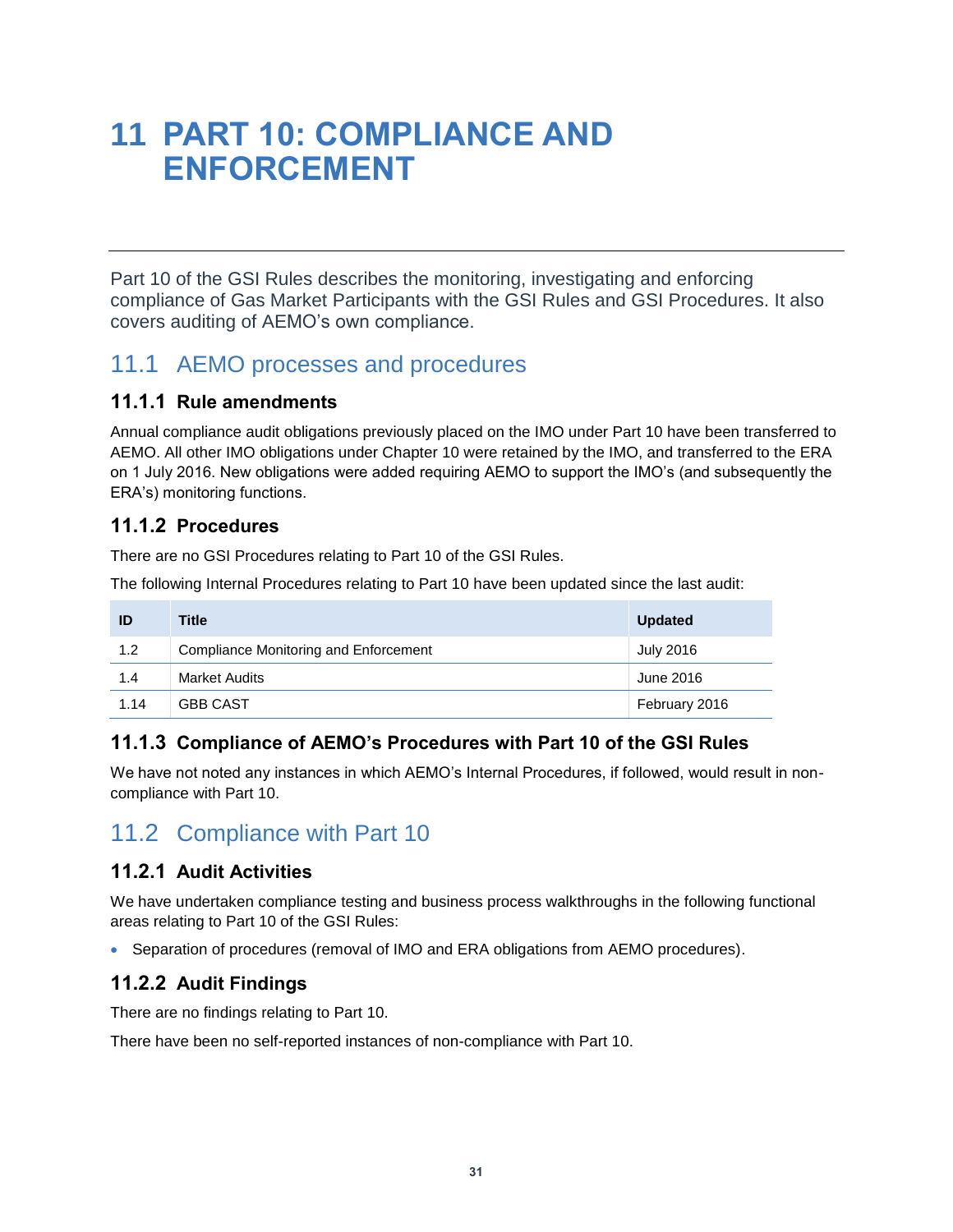# <span id="page-33-0"></span>**12 SCHEDULE 3: TRANSITIONAL RULES**

Schedule 3 of the GSI Rules covers the transitional arrangements leading up to, and for a period after:

- the date when the GSI Rules took effect (GSI Commencement Date)
- the date when GSI functions were transferred from the IMO to AEMO (AEMO Transition Date)
- the date when GSI functions were transferred from the IMO to the ERA (ERA) Transfer Date).

## 12.1 AEMO processes and procedures

#### **12.1.1 Rule amendments**

<span id="page-33-1"></span>Transitional obligations relating to GSI Commencement were not amended, and remained with the IMO. New transitional obligations were introduced relating to AEMO Transition Date and ERA Transfer Date, including relaxation of some of AEMO's budgeting and fee setting obligations.

### **12.1.2 Procedures**

There are no GSI Procedures relating to Schedule 3 of the GSI Rules.

The following Internal Procedures relating to Schedule 3 have been updated since the last audit:

| ID  | <b>Title</b>                 | <b>Updated</b> |
|-----|------------------------------|----------------|
| 5.2 | Determination of AEMO Budget | August 2016    |
| 5.3 | Fees                         | August 2016    |

### **12.1.3 Compliance of AEMO's Procedures with Schedule 3 of the GSI Rules**

We have not noted any instances in which AEMO's Internal Procedures, if followed, would result in noncompliance with Schedule 3.

## 12.2 Compliance with Schedule 3

### **12.2.1 Audit Activities**

<span id="page-33-2"></span>We have undertaken compliance testing and business process walkthroughs in the following functional areas relating to Schedule 3 of the GSI Rules:

• Budgeting and division of fees.

### **12.2.2 Audit Findings**

There are no findings relating to Schedule 3.

There have been no self-reported instances of non-compliance with Schedule 3.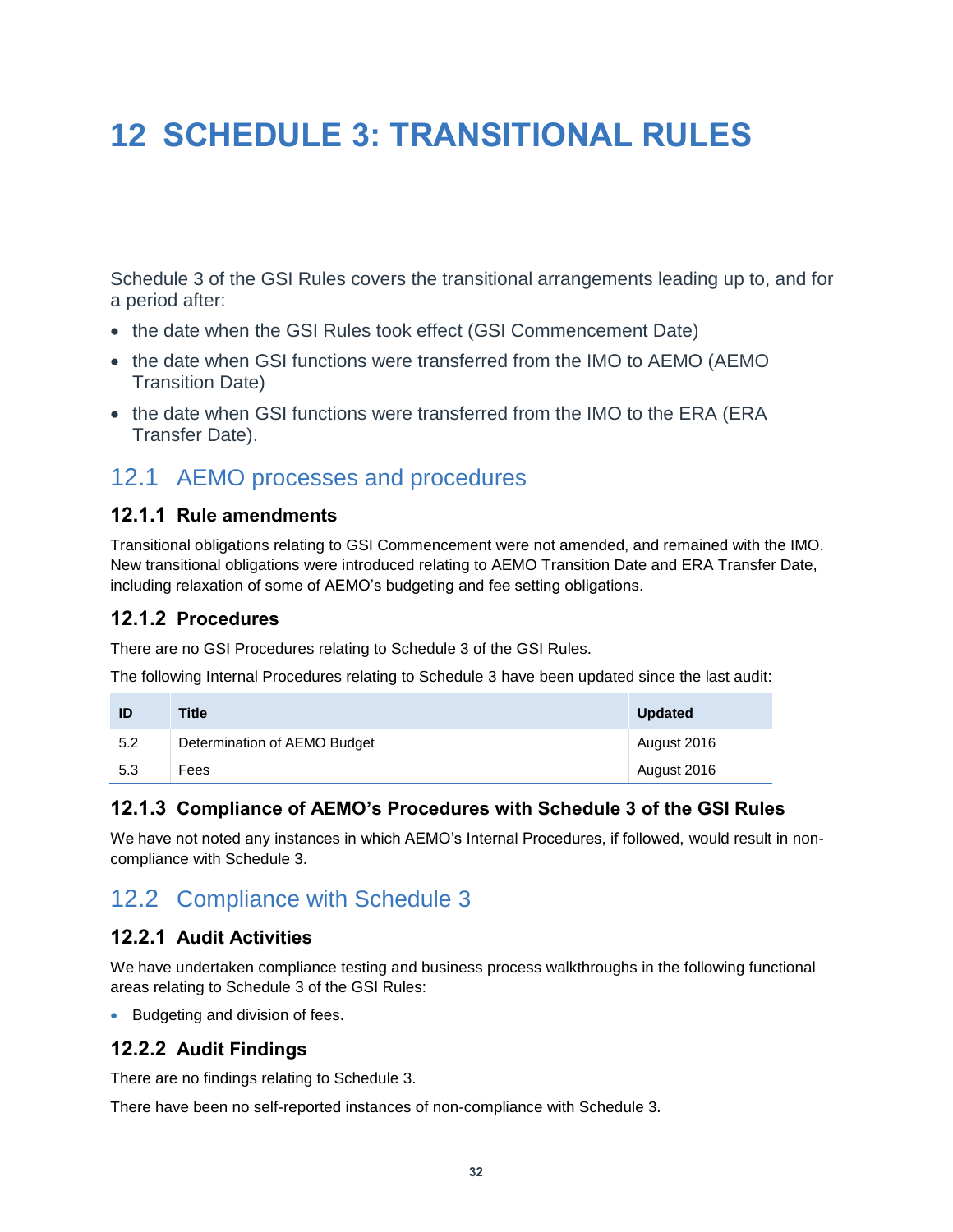# <span id="page-34-0"></span>**13 GSI SYSTEMS AND SOFTWARE**

This chapter covers the compliance of AEMO's software systems for the GBB and GSI Fees calculations and software management processes with the GSI Rules and GSI Procedures, in accordance with subrule 174(2)(c) of the GSI Rules.

- Section [13.1](#page-34-2) sets out our review of AEMO's software systems for the GBB and the calculation of GSI Fees
- Section [13.2](#page-36-1) sets out our review of AEMO's processes for software management.

## <span id="page-34-2"></span>13.1 Software certification

The software testing and certification process assesses whether the mathematical formulations specified in the GSI Rules and GSI Procedures have been correctly implemented by the software.

<span id="page-34-1"></span>The software systems covered by this section of the review are:

- The Gas Bulletin Board (GBB)
- The GSI Fee Calculation Tool.

#### **13.1.1 Certification of the GBB**

The initial version of the GBB was certified by PA in June 2013, prior to the official start of GBB operations on 1 August 2013. Since that time, a number of minor changes have been made to the GBB systems, none of which, in the IMO's or AEMO's opinion, required certifying under rule 19.

#### *19 Certifying GBB software*

*(1) Subject to this rule, AEMO must ensure that any version of the GBB software used by AEMO has been certified as compliant with the Rules and Procedures by an independent auditor.*

*(2) AEMO may implement changes to the current version of the GBB software without obtaining certification*  under subrule (1) where AEMO considers that the change will not have a material impact on any one or more of *the following:*

*(a) the provision of information to AEMO by Gas Market Participants under the Rules;*

*(b) the processing and publication of information on the GBB or the EMF; or*

*(c) the calculation and processing of GSI Invoices.*

*(3) Where AEMO considers that changes to the current version of the GBB software are urgently required and essential for the efficient operation of the GBB, AEMO may implement the changes to the current version of the GBB software prior to certification under subrule (1), and must obtain that certification as soon as practicable.*

Details of production software changes made prior to this Audit Period are shown in [Table 17.](#page-35-0) Releases with certification status of 'maintained' did not require additional testing, as they did not involve changes that would be expected to have material impact on prices or quantities.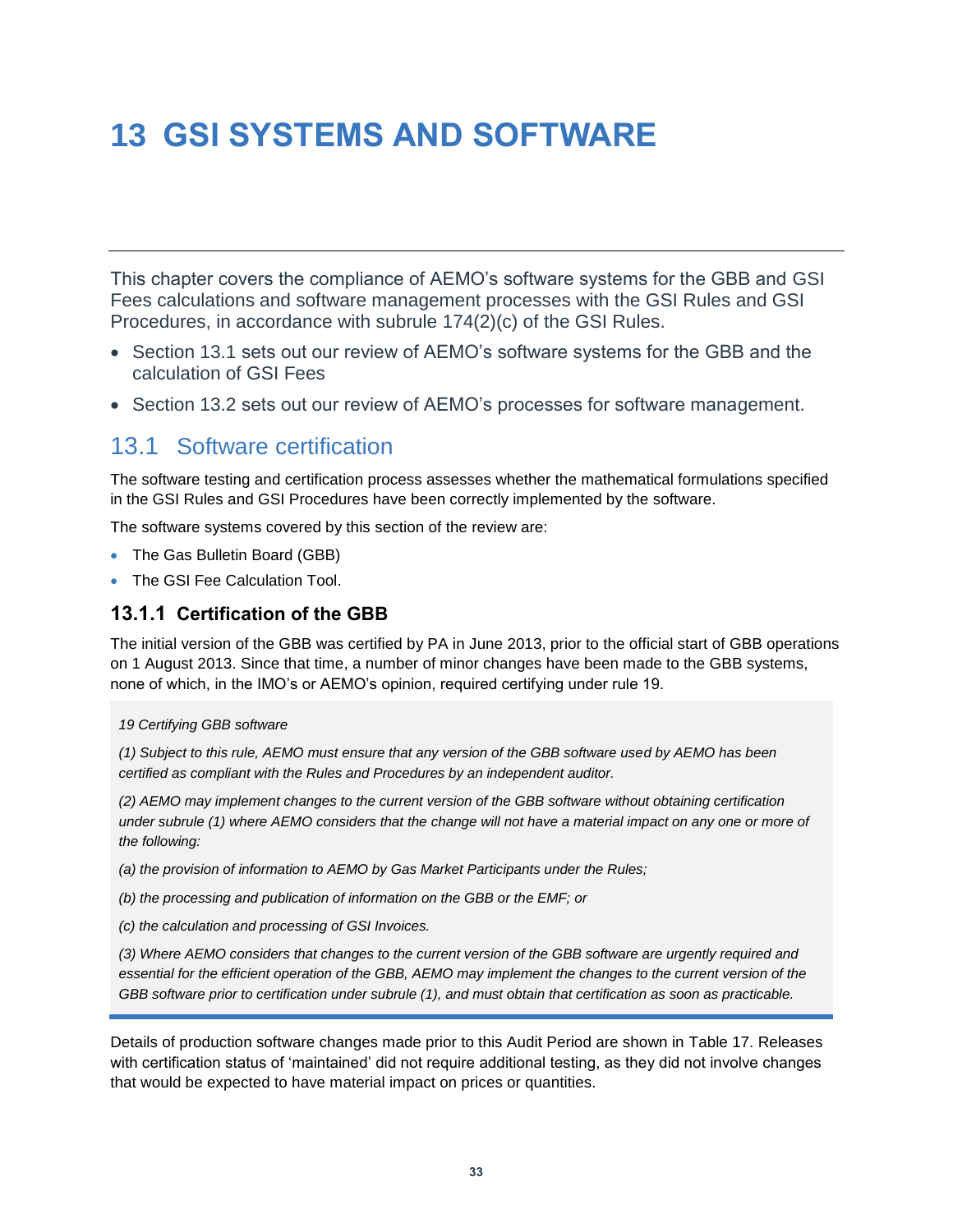| <b>System</b> | <b>Version number</b>   | Release date | <b>Material impact</b><br>under 19(2)? | <b>Certification status</b> |
|---------------|-------------------------|--------------|----------------------------------------|-----------------------------|
| <b>GBB</b>    | 1.0 ("Initial version") | 01/08/2013   | Yes                                    | Certified                   |
| <b>GBB</b>    | 1.0.9                   | 20/08/2013   | No.                                    | Maintained                  |
| <b>GBB</b>    | 1.1.3                   | 11/12/2013   | No.                                    | Maintained                  |
| <b>GBB</b>    | 1.1.4                   | 19/12/2013   | No.                                    | Maintained                  |
| <b>GBB</b>    | 1.2.0                   | 23/01/2014   | No.                                    | Maintained                  |
| <b>GBB</b>    | 1.2.38                  | 30/01/2014   | No.                                    | Maintained                  |
| <b>GBB</b>    | $1.2 - 57.7$            | 25/06/2014   | No.                                    | Maintained                  |
| <b>GBB</b>    | $1.3 - 145$             | 27/08/2014   | No.                                    | Maintained                  |
| <b>GBB</b>    | $1.3 - 145 - 3$         | 8/01/2015    | No.                                    | Maintained                  |
| <b>GBB</b>    | 1.4-193                 | 18/03/2015   | No.                                    | Maintained                  |
| <b>GBB</b>    | 1.4-201                 | 20/05/2015   | No.                                    | Maintained                  |

#### <span id="page-35-0"></span>**Table 17: Previous production software changes**

For this audit, we reviewed the release notes for all changes made to the GBB during the Audit Period and assessed the changes in relation to subrule 19(2). In each case, we agreed with the IMO and AEMO that certification was not required. The details of these changes are shown in [Table 18.](#page-35-1)

<span id="page-35-1"></span>**Table 18: Changes to GBB systems in the Audit Period**

| <b>System</b> | <b>Version</b><br>number | Release date | <b>Material</b><br>impact under<br>19(2)? | <b>Certification</b><br>status | Comment                             |
|---------------|--------------------------|--------------|-------------------------------------------|--------------------------------|-------------------------------------|
| <b>GBB</b>    | $1.4 - 209 - 7$          | 9/09/2015    | No.                                       | Maintained                     | Support for yearly data<br>extracts |
| <b>GBB</b>    | $1.5 - 255 - 3$          | 3/11/2015    | No.                                       | Maintained                     | Browser compatibility fix           |
| <b>GBB</b>    | 1.6-289-4                | 29/11/2015   | No.                                       | Maintained                     | Rebranding to AEMO                  |
| <b>GBB</b>    | 1.6-289-7                | 30/03/2016   | No.                                       | Maintained                     | Fixes, new pipeline                 |
| <b>GBB</b>    | 1.7-303-6                | 21/06/2016   | No.                                       | Maintained                     | Report fix, new connection<br>point |

#### **13.1.2 Certification of the GSI Fee Calculation Tool**

While the GSI Fee Calculation Tool is not specifically required to be certified under the GSI Rules, the calculation of GSI Fees is a part of this compliance audit.

#### **13.1.3 The GSI Fee Calculation Tool was updated in the Audit Period to incorporate changes to invoice presentation. The updated tool was independently certified on 24 June 2016.Compliance of GSI software with the GSI Rules**

We have no audit findings to report with respect to the compliance of the GSI software with the GSI Rules.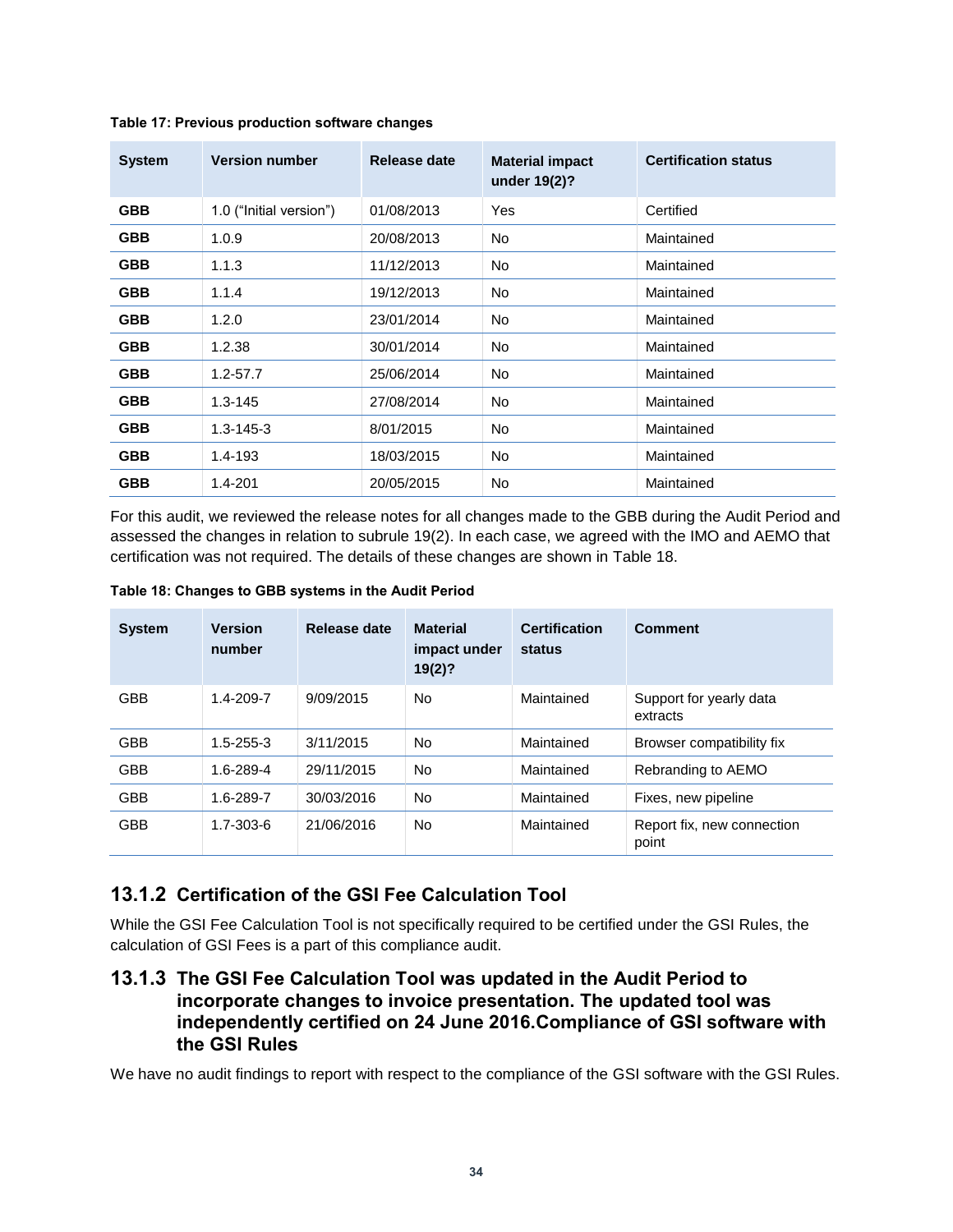## <span id="page-36-1"></span>13.2 Software management

<span id="page-36-0"></span>AEMO's software management processes were reviewed in a separate audit conducted by PA concurrently with this audit. The results of this review can be viewed in Chapter 2 of the report entitled "*Audit 2: Compliance of AEMO's market software systems and processes for software management*". While the focus of that report is on AEMO's processes in regards to management of WEM software, the same processes are used in the management of software used in GSI systems.

### **13.2.1 Management of the GBB software**

In addition to the Audit 2 report, here we comment specifically on AEMO's software change management performance in relation to the GBB systems. The AEMO's obligations in this regard are specified in subrule 18(1) of the GSI Rules.

*18(1) Where AEMO uses software (GBB software) and IT systems (GBB systems) to receive, store, collate and publish information for the operation of the GBB, AEMO must:*

*(a) maintain a record of which version of GBB software was used at each point in time;*

*(b) where changes are made to GBB software, maintain records of the differences between each version and the reasons for the changes between versions;*

*(c) ensure that appropriate testing of new GBB software versions is conducted; and*

*(d) ensure that any version of the GBB software used by AEMO has been certified in accordance with rule 19.*

The changes made to the GBB during the Audit Period are listed in the [Table 18](#page-35-1) in the previous section.

#### **13.2.2 Compliance of software management processes with the GSI Rules**

#### **General comment on the Audited Entity's compliance with subrule 18(1)**

The AEMO's software management processes for the GBB remain sufficient to comply with the market rules.

| <b>Clause</b> | <b>Comment on compliance</b>                                                                                                                                             |
|---------------|--------------------------------------------------------------------------------------------------------------------------------------------------------------------------|
| 18(1)(a)      | The Audited Entity has maintained a record of all versions of market software used together<br>with their dates in service, in the form of JIRA records.                 |
| $18(1)$ (b)   | The Audited Entity has maintained records of the differences between each version and the<br>reasons for the differences, in the form of release notes and JIRA records. |
| $18(1)$ (c)   | The Audited Entity has conducted appropriate testing of all new releases of the market<br>software prior to their being placed in service.                               |
| $18(1)$ (d)   | The Audited Entity has ensured that all software versions are covered by an independent<br>certification prior to implementation where required.                         |

| Table 19: Comment on Audited Entity's compliance with subrule 18(1) of the GSI Rules during the Audit Year |  |  |  |
|------------------------------------------------------------------------------------------------------------|--|--|--|
|                                                                                                            |  |  |  |
|                                                                                                            |  |  |  |

#### **Audit Findings**

There have been no self-reported or other instances of non-compliance with subrule 18(1) of the GSI Rules.

We have no audit findings to report with respect to the compliance of the Audited Entity's processes for software management with the GSI Rules.